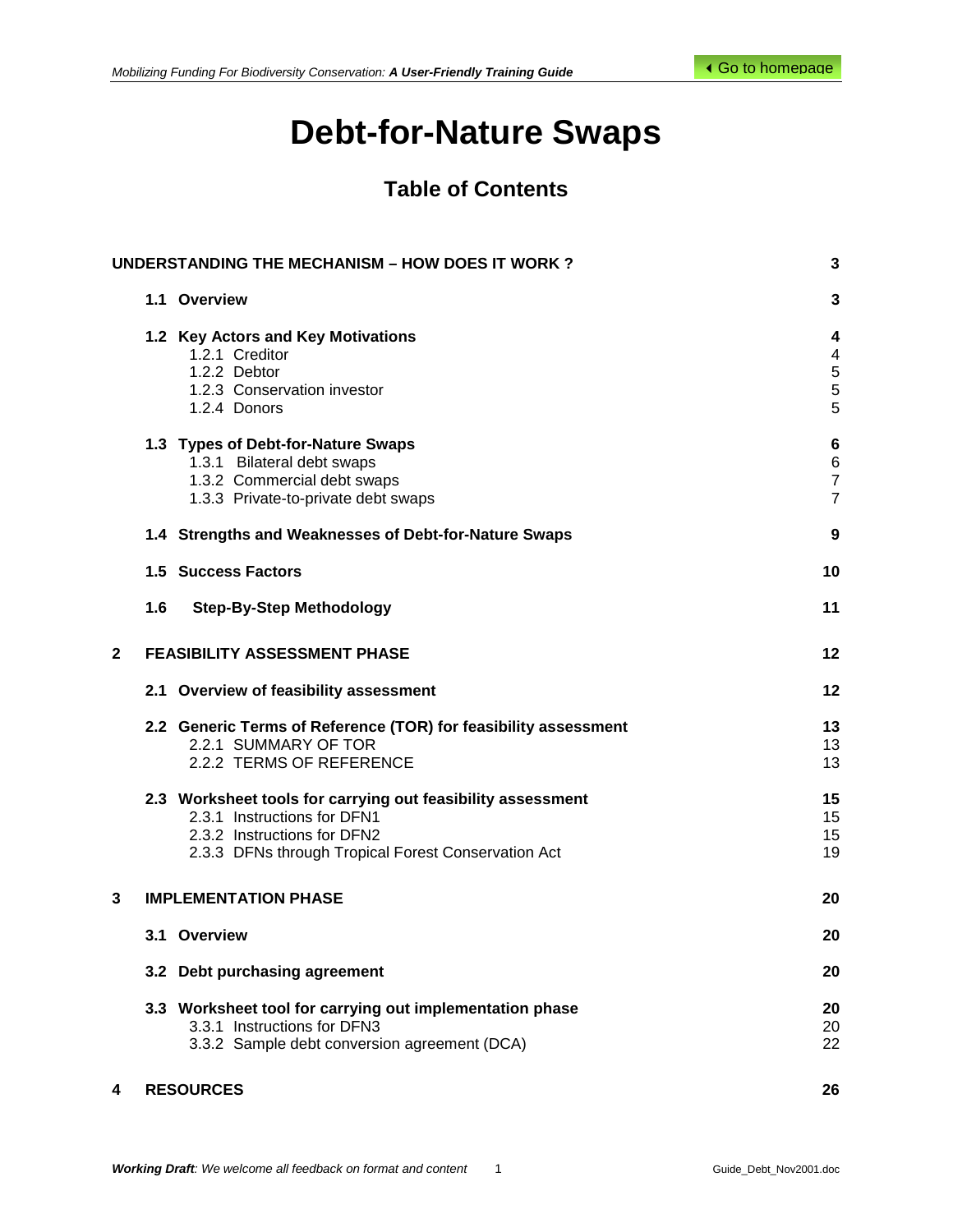| 4.1 Bibliographic references | 26 |
|------------------------------|----|
| 4.2 Contacts                 | 26 |
| 4.3 Web sites                | 27 |
| 4.4 Contacts                 | 28 |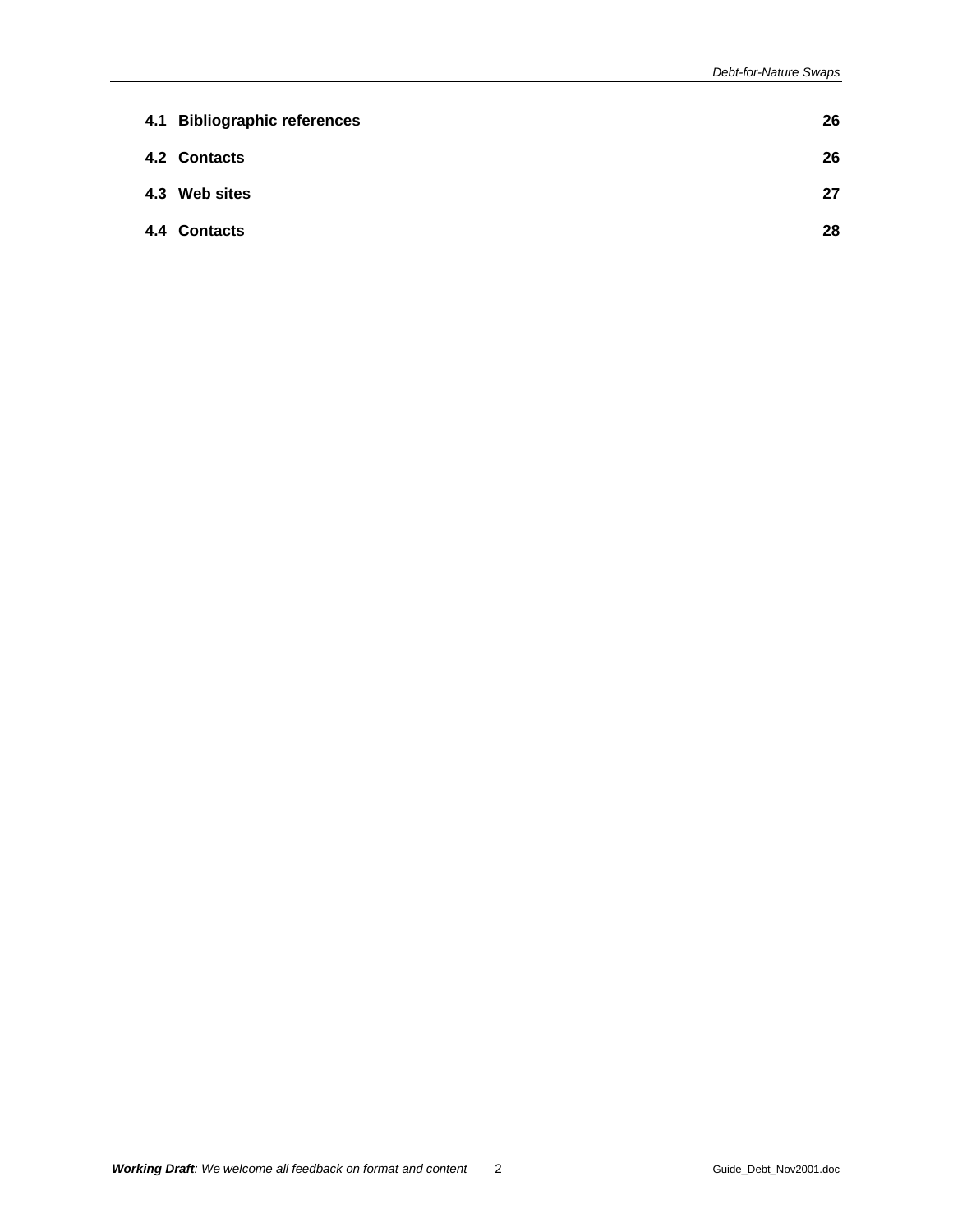# <span id="page-2-0"></span>**1 HOW DOES IT WORK ?**

# **1.1 Overview**

Debt-for-nature swaps (DFNs) draw on the linkage between reducing a country's debt and protecting its environment. DFNs are typically a voluntary transaction in which an amount of hard-currency debt owed by a developing country government (debtor) is cancelled or reduced (i.e., discounted) by a creditor, in exchange for financial commitments to conservation -- in local currency -- by the debtor. (Figures 1 and 2 illustrate schematically how commercial DFNs work.) DFN transactions typically involve countries that are financially distressed and experiencing difficulties in servicing (i.e., paying back) debts. The DFN mechanism provides some debt relief for such countries, and also generates funding in local currency for priority biodiversity conservation projects. The proceeds generated from DFNs are often administered by local conservation or environmental trust funds, that disburse grants to specific projects and ensure accountable, transparent and decentralized management.

Creditors in these transactions can be developed country governments, commercial banks and even commercial supplier companies (e.g., companies that provide construction materials on credit for government projects). *Commercial* debt swaps involve commercial bank debt being sold on secondary markets at discounted rates. *Bilateral* debt swaps involve government debt and typically requires that the group of Paris Club creditors agree to a debt restructuring plan for the debtor country, and include a debt swap clause in the plan. A significant amount of technical expertise is required to execute a DFN transaction, explaining why many have involved third-party NGOs with experience in brokering such deals.

Depending on the financial terms of the deal – i.e., the debt's **face value** and the **redemption price --** DFNs can achieve significant financial **leverage** and generate large-scale funding for conservation. Put simply, \$1 invested in a DFN transaction can often generate \$2 or more in local currency investments in conservation. Individual swaps have generated from hundreds of thousands of dollars (US) up to as much as US \$17 million dollars in local funds. Since 1987, over US \$1 billion in environmental funding have been generated through DFN, benefiting nearly 30 countries. In a sense, DFN transactions represent "win-win-win" solutions, where benefits accrue to debtors, creditors, and important ecosystems of debtor countries.

# **Glossary of Terms**

**Bilateral debt:** Debt owed by one government to another government.

**Commercial debt:** Debt owed by a government to a commercial bank or commercial supplier company.

**Debt buy-back:** Arrangement between debtor and creditor governments, in which the debtor buys back an existing debt at a discounted price compared with the face value, and agrees to commit local currency funding to conservation.

**Debt forgiveness:** Arrangement between debtor and creditor governments, in which the debt is completely cancelled, in exchange for local currency funding commitments to conservation by debtor government.

**Discount rate:** The % by which the debt is being reduced in relation to the face value (inversely proportional to purchase price of debt).

**Export credit agency: Public agency** that provides government-backed loans, guarantees, and insurance to corporations to finance overseas business in developing countries and emerging markets.

**Face value:** Original amount of debt owed under a credit agreement.

**Leverage:** Calculated as redemption price divided by debt purchase price; a measurement of "returns" on an investment in conservation, useful for investment strategy comparisons.

**Official development assistance (ODA):** Loans, grants, technical assistance, and other forms of cooperation extended by developed governments to a developing country.

**Paris Club:** Informal group of 19 creditor governments that negotiate framework debt restructuring agreements with debtor governments.

**Private debt:** Debt owed by a private sector company.

**Public debt:** Debt owed by a developing country government.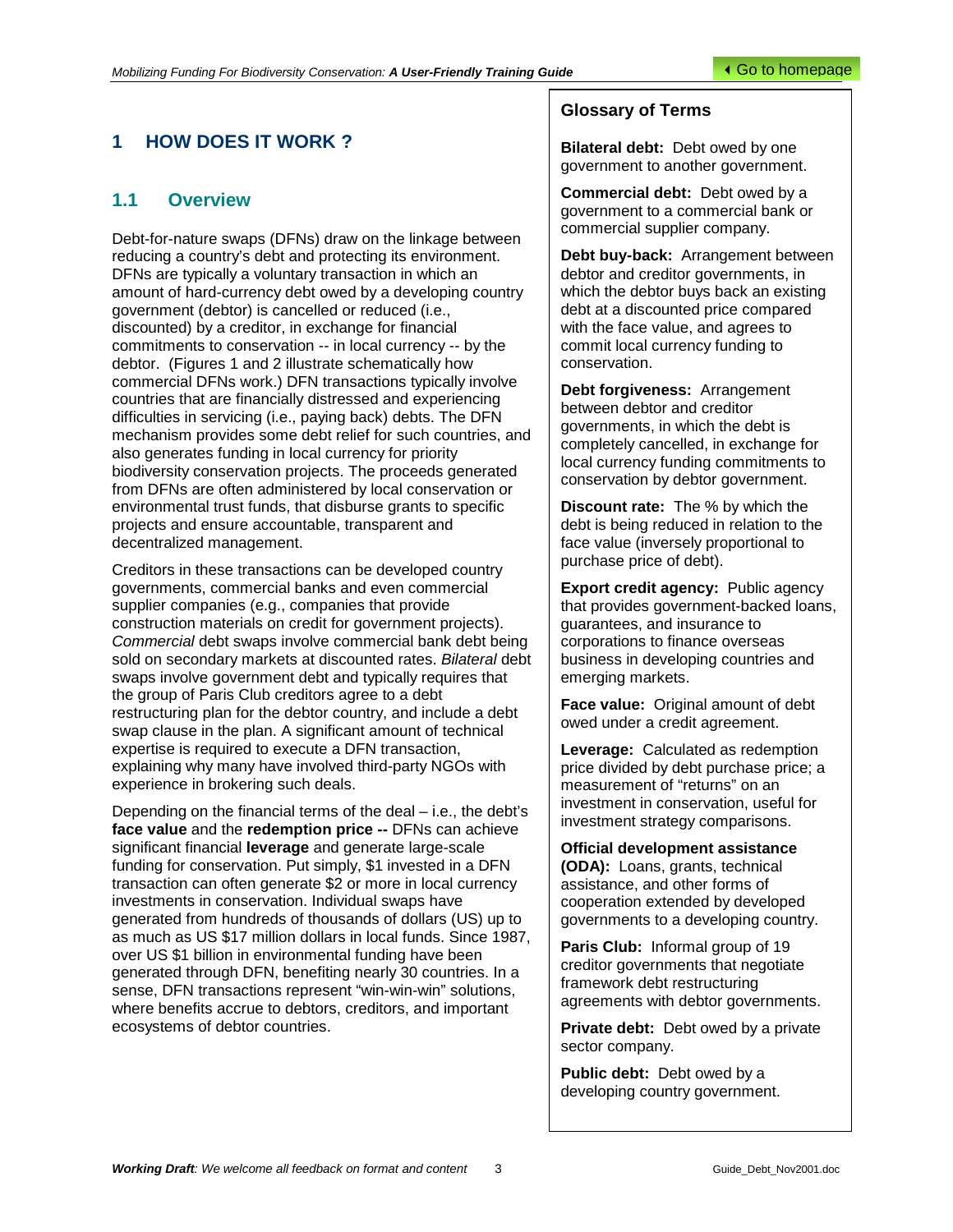# <span id="page-3-0"></span>**1.2 Key Actors and Key Motivations**

All DFNs involve a creditor and debtor. Some also involve "conservation investors" and donors. These key actors, along with their motivations, are summarized below (for further details, see Guerin-McManus, 2001).

# **1.2.1 Creditor**

Creditors have loaned money and are holders of the debt. They can be commercial banks (e.g., Citicorp, Bank of Tokyo), commercial suppliers (e.g., of infrastructure project equipment), government export credit agencies and government aid agencies (e.g., USAID, German BMZ, Swiss

**Purchase price:** Price -- paid in hard currency-- at which the debt is bought; a % of the face value of the debt.

**Redemption price:** Price – paid in local currency -- which the debtor government pays the donor for the debt; typically greater than the purchase price, but still lower than the face value.

**Secondary markets:** Markets which trade discounted commercial debt.

Development Cooperation Agency). In general, creditors are willing to donate or sell debt because they believe the benefits of reducing debt through debt swaps outweigh the benefits of waiting for uncertain future repayment. With the exception of aid agencies -- which can be donors as well as creditors, and often value the *conservation benefit* of swaps -- most creditors are motivated primarily by their desire to recover some portion of a debt that they perceive as unlikely to be repaid at full **face value**. In certain cases, commercial creditors may also value potential tax benefits or positive publicity related to debt donations. There may also be incentives for a creditor to sell debt in order to "exit" from a country and thereby reduce its exposure for that country. A creditor might also adopt an exit strategy for smaller amounts in cases where the administrative

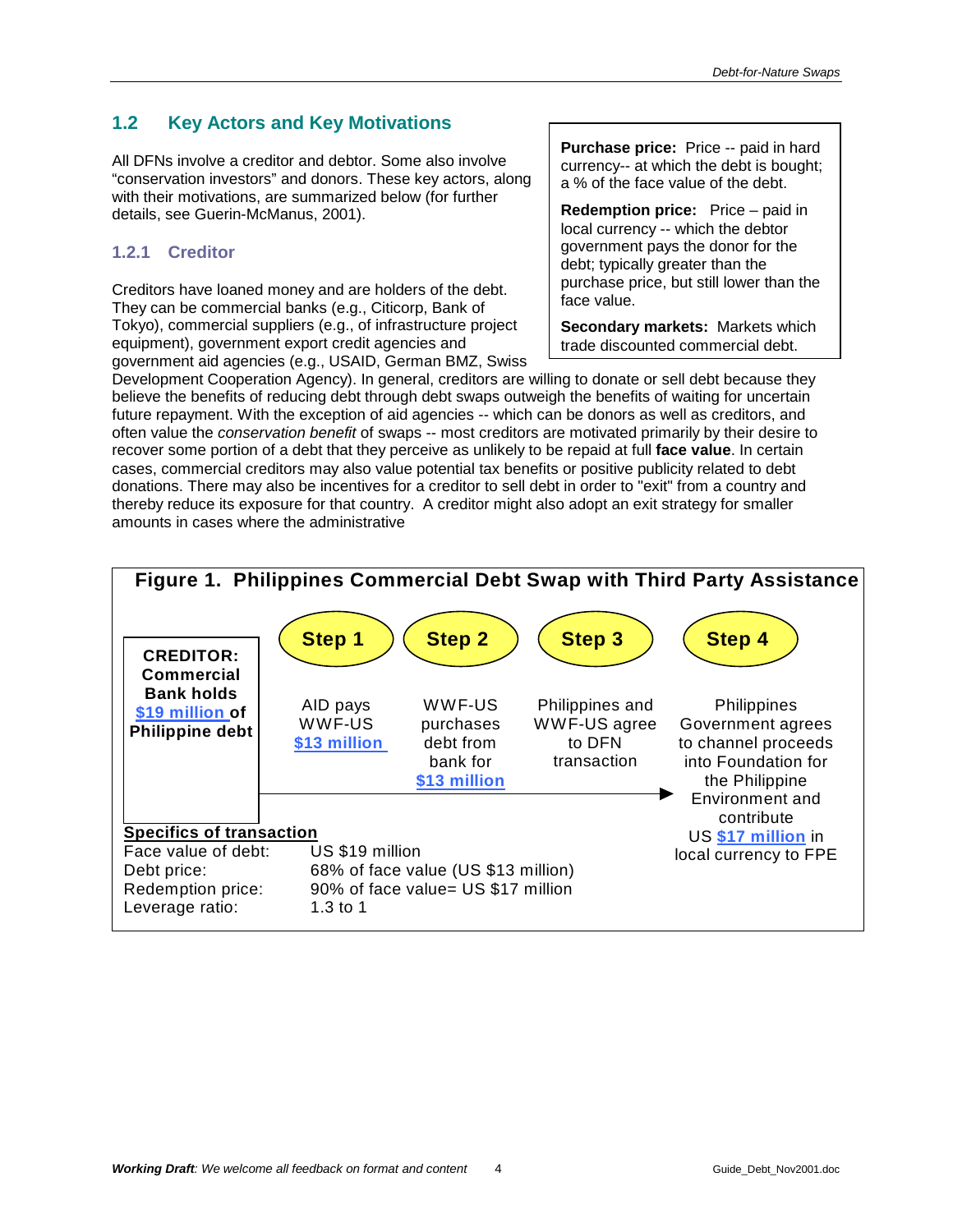<span id="page-4-0"></span>

costs of maintaining a loan on its books outweigh any potential prospect for repayment. If a creditor has already written off or provisioned for a bad loan, debt sales can be viewed as a *recovery*, with a positive impact on the creditor's financial position.

# **1.2.2 Debtor**

Debtors have borrowed money and are obligated to repay these debts. For a DFN transaction to work, the debtor (usually a government, but can be a private sector company) needs to be interested in and able to provide local currency or another asset of value to conservation in exchange for cancellation of the debt. The debtor is primarily interested in retiring its hard currency debt (in local currency) at the highest possible discount from face value (i.e., at the lowest possible price). A debtor government will also be interested in the potential for increased investment in conservation. A private sector debtor company is likely to be interested in a swap only if it is able to achieve repayment terms more advantageous than those it might have reached through direct negotiations with a creditor.

# **1.2.3 Conservation investor**

Conservation investors are typically the "brokers" in a three-party DFN. In three-party DFNs (see below), the conservation investor (usually an international NGO, but can be a research/academic institute, UN agency, conservation trust fund or private foundation) is interested in leveraging the maximum funding for conservation by capturing the difference between the price and other costs it incurs to *purchase* debt and the additional *conservation benefit* (in the form of cash, bonds, enhanced protection for biodiversity or another asset) derived through the swap.

#### **1.2.4 Donors**

Donors provide the funding that make DFNs possible. They are typically developed country governments. On some occasions, other donors have included: private U.S. foundations such as MacArthur, international conservation organizations such as The Nature Conservancy and WWF, and commercial banks. Donors will be interested in leveraging their funds to have the greatest impact on their conservation objectives. For government donors, promoting economic growth of the developing country through debt reduction is another motivation, although such benefits are usually relatively minimal. Normally, donors are involved in approving the financial terms of debt swaps and continue to monitor project performance as they would for any donor-funded project. Donors also appreciate the potential that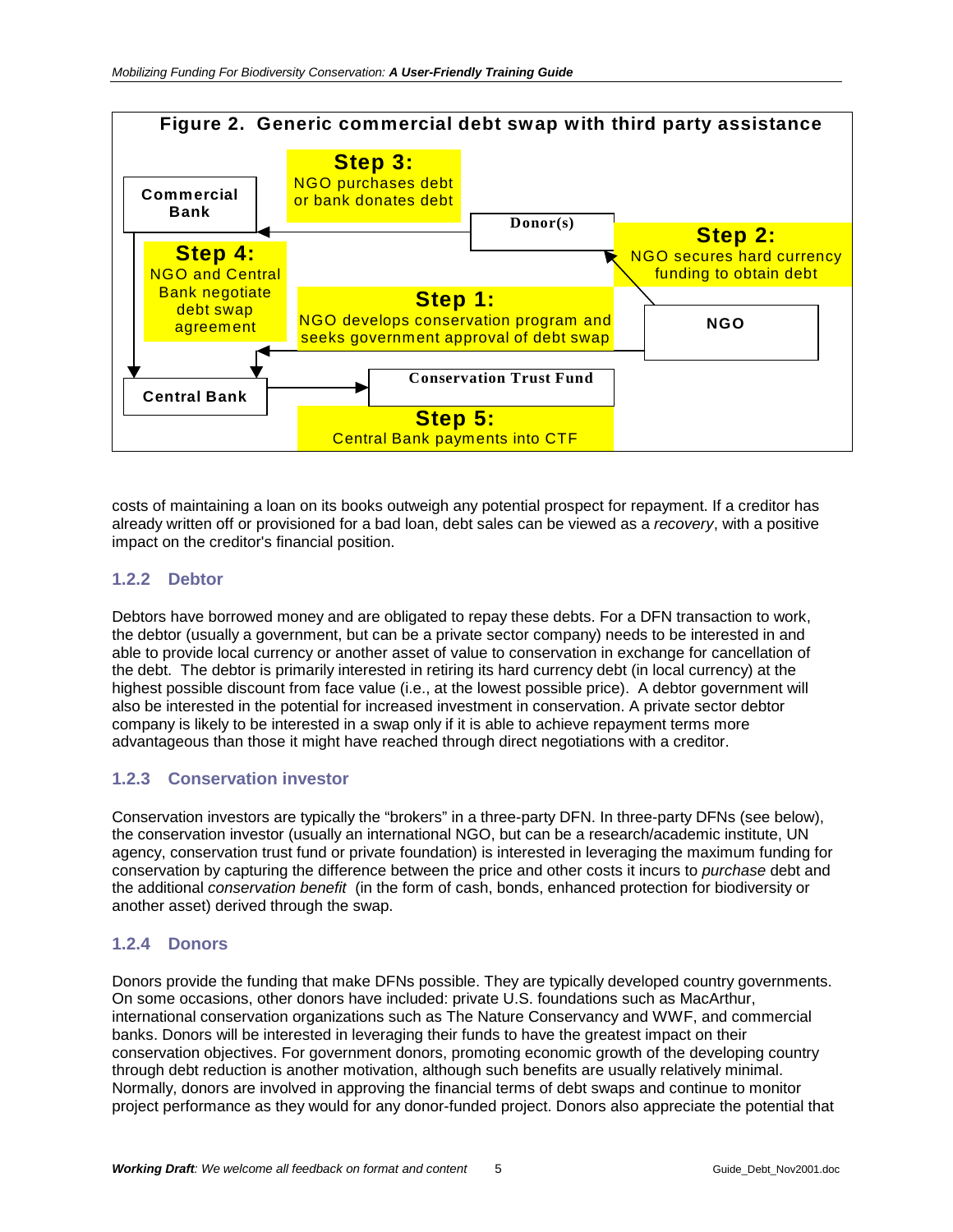<span id="page-5-0"></span>debt swaps provide for channeling development aid funds through *non-governmental* actors (e.g., conservation trust funds), which can result in increased decentralization, accountability and transparency in management of project funds, and other benefits.

# **1.3 Types of Debt-for-Nature Swaps**

While there are three categories of debt swaps with certain distinct characteristics (see below), there are some generalizations that apply to nearly all DFN transactions:

- Most of the past transactions have involved a third party typically an international conservation NGO such as WWF, Conservation International, and The Nature Conservancy.
- Debt is typically purchased at a significant **discount rate** (e.g., 50%).
- DFNs typically achieve a high "**leverage ratio**," (e.g., 2 to 1) making them an attractive conservation investment for donors.
- With most DFNs, the debtor government reallocates local currency funds from the budget towards domestic conservation activities, with payment usually in cash installments or in local bond notes. Provisions in DFN agreements minimize inflationary effects.
- The proceeds (i.e., funds) from a DFN are typically channeled into a "counterpart fund" (e.g., national conservation trust fund) that disburses the money for specific projects.

#### **1.3.1 Bilateral debt swaps**

These transactions involve a government creditor and government debtor, and can be assisted by a thirdparty conservation NGO. Bilateral DFNs have been the most common type in recent years. These transactions are typically negotiated *directly* between the creditor and debtor, and typically involve two types of transactions: **debt buy-backs** and **debt forgiveness**. Such transactions are usually only possible if a *debt swap clause* (i.e., a provision allowing for debt swaps) has been included in a Paris Club agreement – debt restructuring agreements between the debtor government and the donor governments that are members of of the **Paris Club**. Under bilateral debt swaps, in exchange for the creditor canceling or discounting a debt, the debtor agrees to invest a specified amount in local conservation or environment projects. The amount of local currency generated usually reflects a discount rate relative to the face value of the original debt, which is subject to negotiation between the two countries. In some cases, payment has been made with no discount. To date, only a small handful of creditor governments have participated in bilateral DFNs: Canada, Finland, Germany, Netherlands, Switzerland and the U.S. Contacts in these governments are provided in the Resources Section.

Several bilateral creditor governments (Canada, Switzerland, U.S.) have *debt conversion programs* which provide for the conversion of Official Development Assistance (ODA) debt and sometimes for **buy-backs** of publicly guaranteed export credits or even commercial debts. Some debtor governments (e.g., Mexico) have opened *debt swap "windows,"* which allow for ongoing bilateral DFN transactions at any time. The negotiation of bilateral debt swaps requires coordinated action among relevant government agencies within the two governments and often involves the participation of conservation organizations and other local agencies as intermediaries and/or beneficiaries. The introduction of bilateral DFNs, particularly in Latin America through the U.S. Enterprise for the Americas Initiative (EIA) (www……[**INSERT]),** Swiss Debt Reduction Facility and other debt conversion programs, has led to the establishment of conservation trust funds which have been capitalized through bilateral debt swap proceeds.

A particularly interesting example of bilateral DFN is Peru, which was able to negotiate bilateral swaps with *six* of its creditors (Canada, Germany, Finland, the Netherlands, Switzerland and the USA). The discount rate applied to the face value of debt for these conversions was close to 75% (equivalent to paying 25% of the original face value of the debt). Much of the DFN proceeds have been channeled through Peru's National Trust Fund for Protected Natural Areas (FONANPE). A particularly important, ongoing bilateral DFN program is the U.S. Government's Tropical Forest Conservation Act (TFCA) Program, described in Table 1 below.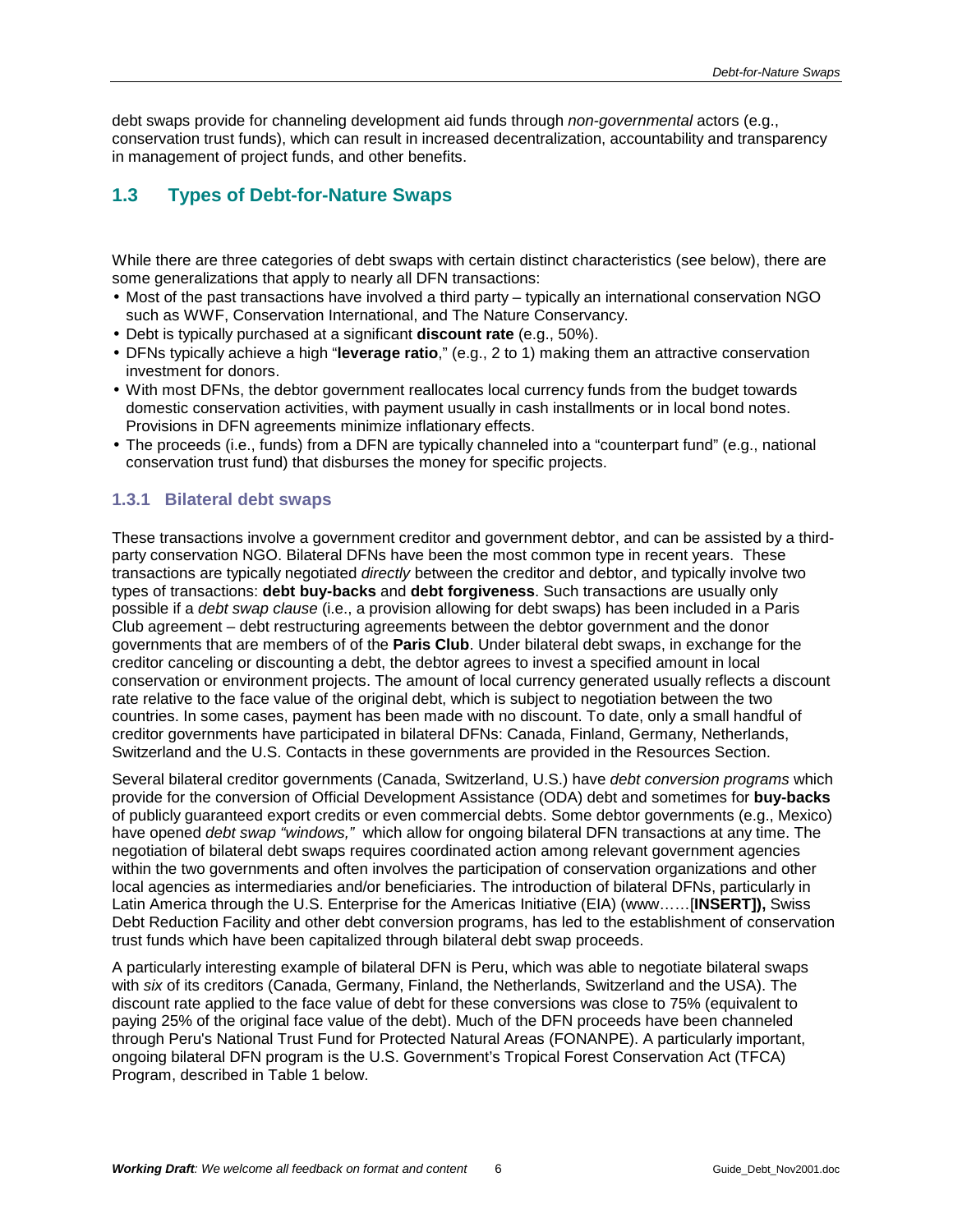# <span id="page-6-0"></span>**1.3.2 Commercial debt swaps**

These transactions involve a commercial company creditor and government debtor, and are typically brokered by third-party NGOs. Such debt is either donated by the bank for tax advantages, or sold on the secondary market at a discounted price, having been written off as unlikely to be repaid. The discount rate is related to the creditworthiness of the debtor government, i.e. a high discount (e.g., 50% or more) reflects debt from a country that is very unlikely to repay. Philippines example of a commercial DFN is depicted in Figure 1. In this case, with US \$13 million in funding provided by USAID, WWF was able to purchase US \$19 million in commercial face value debt owed by the Philippines Government -- a purchase price of 68% of face value. In exchange for cancellation of the debt, the Philippines agreed to pay Philippine pesos and peso notes valued at the equivalent of US \$17 million (or a redemption price of 90% of face value). Conservation funds generated were used to assure long-term funding for the environment through creation of an endowment: the Foundation for the Philippine Environment.

#### **1.3.3 Private-to-private debt swaps**

In these transactions, the creditor and debtor are private sector companies. They can operate much like the commercial debt swaps described above. Proceeds from the DFN (cash or another asset) are paid by the private debtor company to the conservation investor or other designated beneficiaries. In such "private-to-private" swaps, the government of the concerned country would play a limited (or no) role, except in cases requiring government authorization (e.g., land transfers). Most private-to-private swaps have involved *debt-for-equity* exchanges. There are, however, a few examples of private-to-private DFN swaps involving purchases of blocked currency from local subsidiaries of multinational companies. In 1992, a consortium of non-profit organizations paid US \$250,000 to an international oil company in exchange for payment of US \$1 million equivalent in local currency. This conversion of blocked currency financed the creation of the Kakum National Park in Ghana and eco-tourism in the area. In the future, it may be possible to make much broader use of this mechanism, particularly in countries with significant private sector debt owed by subsidiaries of large multinational companies. One interesting idea -- still to be tested -- is a "debt-for-biodiversity asset" swap. In a country like Indonesia, with enormous private sector debt, this could entail, for example, exchanging debt owed by a timber company for acquisition of one or more of its logging concessions located in high biodiversity areas.

#### **HIPC INITIATIVE: BILATERAL AND MULTILATERAL DEBT CONVERSION**

Led by The World Bank and major donor governments, The Heavily Indebted Poor Countries (HIPC) Initiative provides a commitment by creditor governments and multilateral institutions to forgive large amounts of debt owed by the poorest countries. Significantly, the HIPC Initiative links *social and environmental conditionality* to such debt relief. To date, HIPC discussions between debtors and creditors have focused sharply on social conditionality, linking debt relief to increased investment by debtors in health and education. However, the debt relief package for a HIPC country could include financing of priority environmental and conservation programs if it were supported by the debtor country government. For African and other poor countries, the HIPC Initiative presents an important untapped opportunity for DFN as part of larger debt relief packages.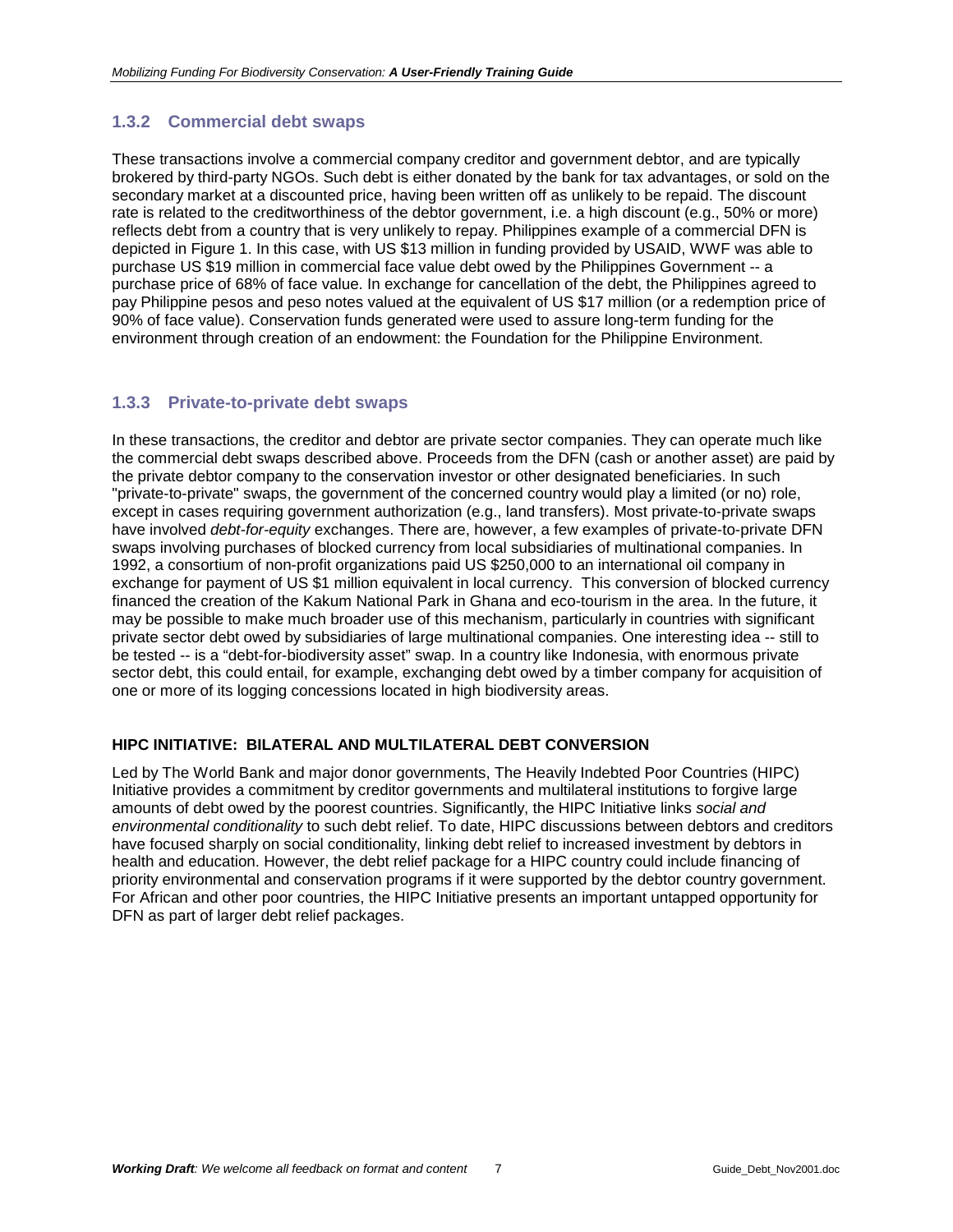#### **Table 1: U.S. Tropical Forest Conservation Act (TFCA) Program**

Currently, the largest bilateral DFN program is the U.S. *Tropical Forest Conservation Act (TFCA),* which promotes debt relief in exchange for local currency funding for tropical forest conservation. The TFCA has recently been re-authorized by the U.S. Congress. Technically, as much as US \$225 million could be made available to finance DFN deals during 2002 – 2004; however, the actual money that will be *appropriated* by the U.S. Congress is likely to be much less. Three debt conversion mechanisms are possible under TFCA:

Debt reduction: Debt owed to the US is reduced by a given amount based on net present value (NPV) of the country's debt to the US budget (expressed in terms of X cents to the US dollar). The outstanding reduced debt stock is reissued as a new dollar debt payable in 10 to 20 years with a concessional 3 percent rate of interest. The *interest stream* is payed into a local currency trust fund. This mechanism requires appropriation of U.S. Government funds.

Debt buy-back: The debtor country pays the US Treasury a lump sum dollar payment equivalent to the NPV of part of their outstanding debt and makes a concurrent *lump sum payment* in local currency into a TFCA trust fund equal to at least 40% of the buy-back price of the debt. This mechanism does not require appropriation of U.S. Government funds.

Debt swap: A third party (e.g.,conservation NGO) purchases part of the country's debt from the US Government, paying the NPV of the debt. The debt is then repaid in local currency at an amount agreed upon by the third party and debtor. This mechanism can involve, but does not require, appropriation of U.S. Government funds.

Once a country has successfuly negotiated a debt reduction agreement with the U.S., the country enters into negotiations to create a TFCA Framework Agreement, including creation of a Trust Fund to receive interest or lump-sum payments. The US Government requires that the Fund be administered by a local Board of Directors comprised of a majority of local private citizens plus at least one host government member and one US government member. All funds in the trust fund are to be used for grants to local NGOs and community groups. In order to qualify for the TFCA, a country must meet eligibility criteria, as outlined below. In order to be considered for TFCA, the government of the interested country needs to formally express interest to the US Department of the Treasury. Contact should be initiated by the government ministry responsible for debt renegotiation (e.g., Ministry of Finance).

#### *Environmental Criteria:*

Presence of at least one tropical forest that is globally outstanding in terms of its biodiversity or that represents a large intact block of forest on a regional, continental, or global scale

#### **Economic Criteria (determined by the US Department of Treasury):**

- Agreement or progress toward an IMF standby arrangement, structural adjustment facility arrangement, or similar mechanism
- If needed, receipt of structural or sectoral adjustment loans from the World Bank/IDA
- Implementation of major investment reforms or demonstrable progress toward an open investment regime
- Agreements with commercial lenders on debt restructuring (if applicable)

#### **Political Criteria (determined by the US Department of State):**

- Democratically elected government
- Government that does not support terrorism
- Government cooperation on international narcotics control
- Government that does not grossly violate human rights

#### **Administrative Criteria (set by the Office of Management and Budget):**

- Per capita income below US \$8,956 as of January 1, 1998
- May not treat an entire debt stock at one time
- Only USAID and PL-480 (agriculture credits) debt is treated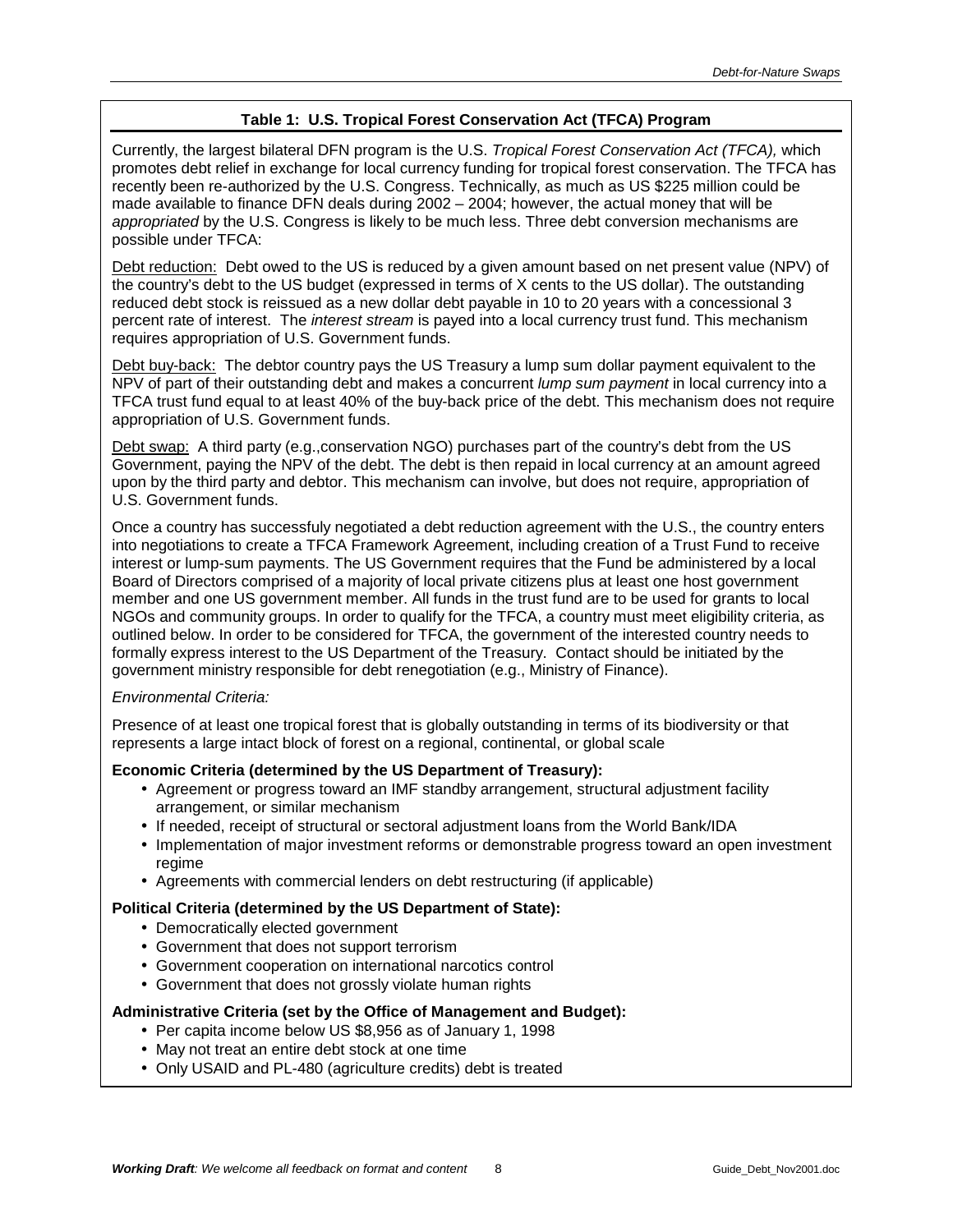<span id="page-8-0"></span>Currently, the largest bilateral DFN program is the U.S. *Tropical Forest Conservation Act (TFCA),* which promotes debt relief in exchange for local currency funding for tropical forest conservation. The TFCA has recently been re-authorized by the U.S. Congress. Technically, as much as US \$225 million could be made available to finance DFN deals during 2002 – 2004; however, the actual money that will be *appropriated* by the U.S. Congress is likely to be much less. Three debt conversion mechanisms are possible under TFCA:

Debt reduction: Debt owed to the US is reduced by a given amount based on net present value (NPV) of the country's debt to the US budget (expressed in terms of X cents to the US dollar). The outstanding reduced debt stock is reissued as a new dollar debt payable in 10 to 20 years with a concessional 3 percent rate of interest. The *interest stream* is payed into a local currency trust fund. This mechanism requires appropriation of U.S. Government funds.

Debt buy-back: The debtor country pays the US Treasury a lump sum dollar payment equivalent to the NPV of part of their outstanding debt and makes a concurrent *lump sum payment* in local currency into a TFCA trust fund equal to at least 40% of the buy-back price of the debt. This mechanism does not require appropriation of U.S. Government funds.

Debt swap: A third party (e.g.,conservation NGO) purchases part of the country's debt from the US Government, paying the NPV of the debt. The debt is then repaid in local currency at an amount agreed upon by the third party and debtor. This mechanism can involve, but does not require, appropriation of U.S. Government funds.

Once a country has successfuly negotiated a debt reduction agreement with the U.S., the country enters into negotiations to create a TFCA Framework Agreement, including creation of a Trust Fund to receive interest or lump-sum payments. The US Government requires that the Fund be administered by a local Board of Directors comprised of a majority of local private citizens plus at least one host government member and one US government member. All funds in the trust fund are to be used for grants to local NGOs and community groups. In order to qualify for the TFCA, a country must meet eligibility criteria, as outlined below. In order to be considered for TFCA, the government of the interested country needs to formally express interest to the US Department of the Treasury. Contact should be initiated by the government ministry responsible for debt renegotiation (e.g., Ministry of Finance).

# **1.4 Strengths and Weaknesses of Debt-for-Nature Swaps**

- Reduces the debt, especially official bilateral debt, of a developing country; debt repayment burden eased because payment is in more readily-available local currency instead of foreign currency
- Improves debtor country's credit standing, allowing for greater access to credit markets
- Significant local currency funds for conservation can be generated
- The transfer of financial resources from industrialized to developing countries recognizes global values of biodiversity and natural areas, compensating for the costs incurred at the local and national levels
- Can attract additional investment in debtor country
- Stimulates the creation of environmental trust funds to dispense DFN proceeds, which can

#### **Strengths Weaknesses**

- Perception among some that environmental conditions imposed by DFN interfere with debtor country sovereignty
- Time consuming and labor intensive; transaction costs can be high
- For commercial debt swaps, transaction costs (between 1.5% to 5% of the debt's face value) typically charged by specialized bank agent or financial company that accesses the debt on the secondary market
- Negligible overall debt relief for a country
- Usually no new infusion of financial resources; rather, a redistribution of existing ones
- Tendency to increase the price of the remaining debt
- Risks exist that developing country debtor will not meet its obligations to repay in local currency; few effective risk mitigation or legal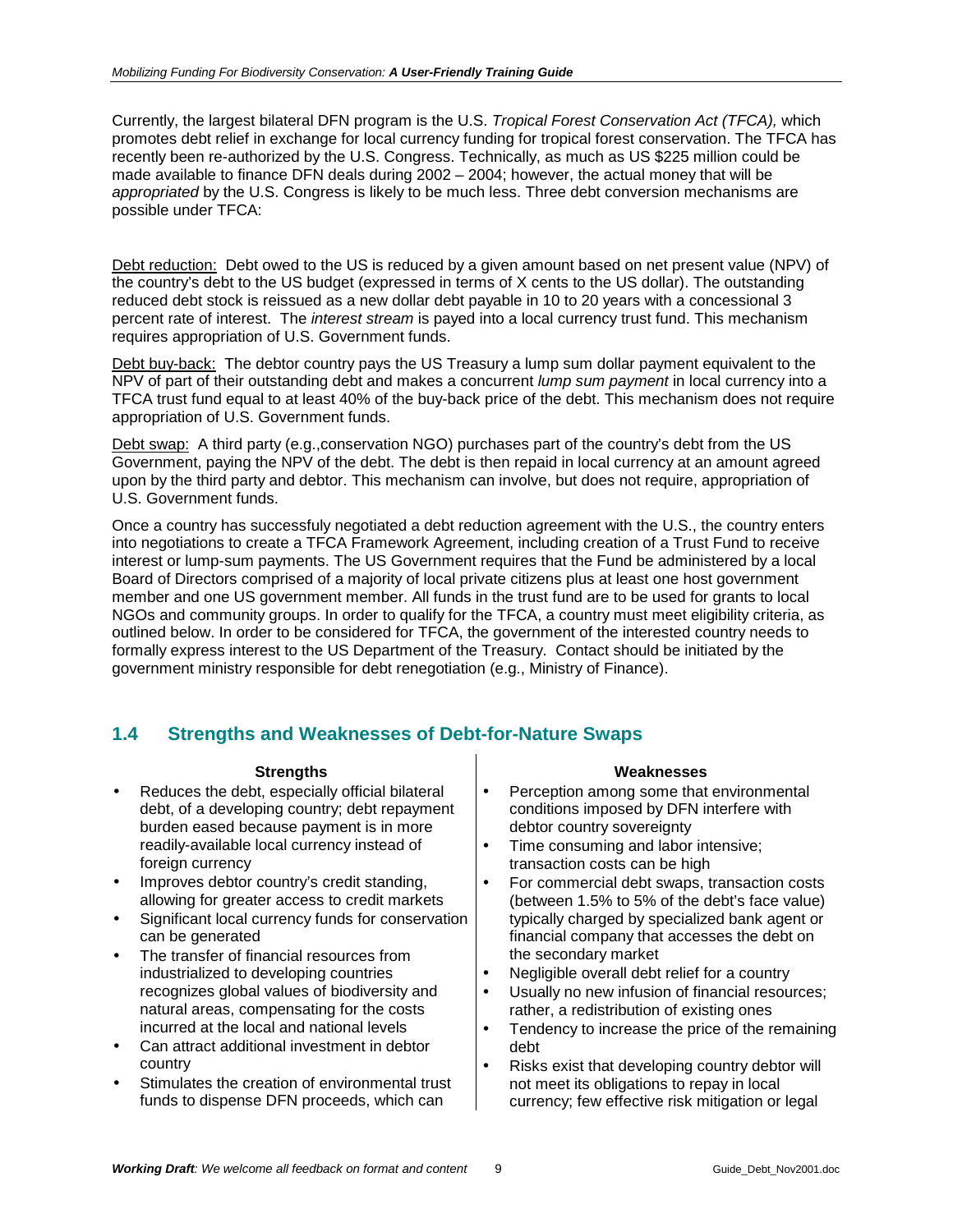serve as long-term funding mechanisms and can attracts other investments

- Money that would have been used to service the debt can be directed to other priority sectors
- Helps to counteracts debt-servicing pressures to exploit natural resources
- Can promote participation by civil society, particularly when proceeds channeled to private trust fund
- Flexible in scope (e.g., the DFN concept could be extended to cover debt-for-indigenous territory swaps in which national governments agree to restore and protect indigenous land rights, and indigenous groups agree to protect such lands, in return for debt reductions)

recourse options

- Increased "moral hazard" for future lending (debtors will enter future loan agreements assuming some debt repayments will be forgiven / highly discounted)
- Unstable currency can devalue local currency gains that have been invested domestically; high inflationary risks can nullify any expected leverage gains unless counterpart funds are invested in an inflation-adjusted high-interest or hard-currency denominated fund

# **1.5 Success Factors**

A variety of factors will impact the likelihood of success, including:

- **Political support in key ministries and coordination within government.** The debtor country, particularly the ministry of finance, will need to recognize the utility of using debt swaps to achieve biodiversity conservation objectives. Debt swaps are most effective when they support a country's *investment priorities* and are used to attract "additional" investment to the country. For bilateral DFNs, key government agencies in the creditor country also need to recognize conservation as a priority objective under their debt policy. Also, debt swaps require strong coordination among debtor country government agencies. The debtor country's debt management agency generally plays a lead role in negotiating swaps, but needs to work with planning and relevant sectoral agencies (e.g., forests, protected areas).
- **DFN supported by broader context.** Proceeds from a swap are most effective when they are used in conjunction with environmental policies and other conservation efforts. Also, debt swaps are best designed as part of a country's overall debt management strategy. Through net present value analysis, the debtor government can review potential restructuring terms for different categories of debt and identify debt that may be suitable for conversion.
- **Adequate technical assistance.** External technical assistance is typically required to implement the swap and structure effective conservation programs.
- **Strong organizational capacity to execute DFN**. A certain degree of organizational capacity within the debtor government is required to execute DFN transactions.
- **Stable economic and political conditions.** Conservation investors usually require stable economic and political conditions within the debtor country.
- **Inflation controls.** Adequate controls for inflation are needed, particularly if large projects are involved.
- **Implementation capacity.** Counterpart organizations (e.g., private conservation trust funds) and projects targeted to receive DFN proceeds must be able to effectively absorb/ allocate the funds.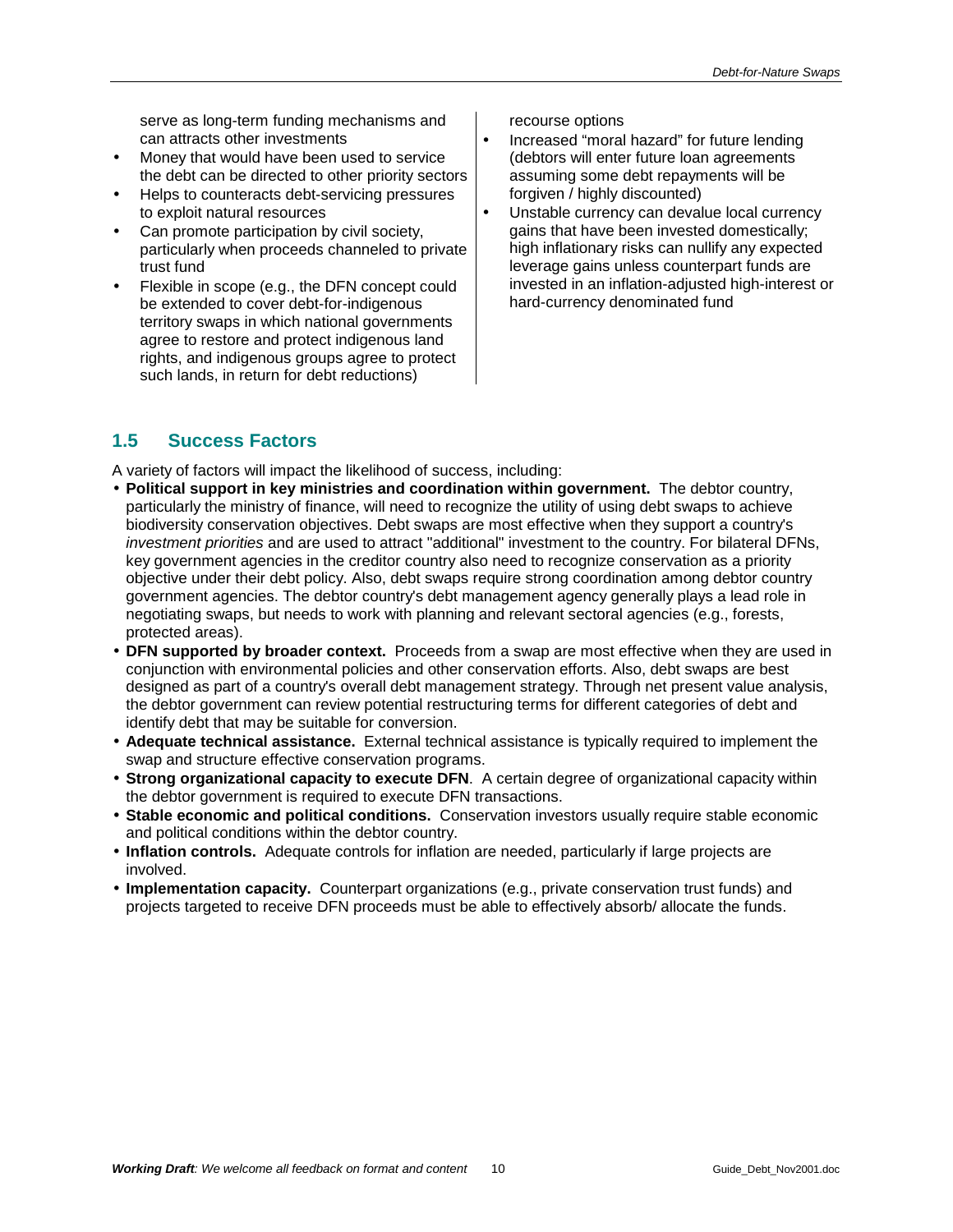# <span id="page-10-0"></span>**1.6 Step-By-Step Methodology**

The following methodology walks through the general steps in a *bilateral* DFN assisted by an experienced third-party NGO (could also be an independent consultant). A straight bilateral debt swap, *without* the assistance of a third-party NGO, and a commercial, third-party swap, would entail similar, slightly modified, steps. Special steps required under a U.S. Tropical Forest Conservation Act (TFCA) transaction are also referenced in bracketed text. It is important to note that precise sequencing and implementation of these steps will vary, depending on many circumstances specific to the locality and transaction. Similar methodologies for other types of debt swaps will be provided in future versions of this Guide.

- **Step 1:** Third-party NGO organizes meetings with one or more creditor governments to determine level of interest in debt swap.
	- Prepare informational materials and presentations describing DFN mechanism, including examples of its implementation in other countries
	- Organize meetings with Finance, Development Aid or other agencies

#### **IF INTEREST IN DFN EXISTS:**

- **Step 2:** Third-party NGO organizes meetings with debtor government officials to determine level of interest in DFN.
	- Prepare informational materials and presentations describing DFN mechanism, including examples of its implementation in other countries
	- Organize meetings with the Finance Ministry, the national debt management agency, central bank, and conservation officials

#### **IF INTEREST IN DFN EXISTS:**

[TFCA STEP: Debtor gov't sends letter of interest in TFCA to U.S. Treasury Dept. – see sample letter below]

[TFCA STEP: U.S. Government determines eligibility of country to participate in TFCA program]

- **Step 3:** Finance Ministry of debtor government determines country's debt status and analyzes key debt swap issues.
	- Identify and analyze bilateral debt, consulting Paris Club agreements (http://www.clubdeparis.org/en/index.php) to determine debt eligibility.
	- Conduct a coordinated analysis of the macroeconomic impact and potential micro-level results (e.g., financial benefits to conservation) of the swap.
- **Step 4:** Debtor government designates a steering committee to coordinate the debt conversion program**.**
	- Reallocate or hire new personnel and approve an operating budget. Include those involved in debt management, planning, and macroeconomic policy, relevant sectoral ministries, and local conservation NGOs.
	- Recruit advisory and technical services from NGOs and governments that have participated previously in swaps.
- **Step 5:** Third-party NGO conducts independent feasibility assessment (see Terms of Reference below).
	- Assess such factors as: debt profile, debtor government policy, macroeconomic and political context, potential funding sources for swap, financial and design issues for swap, etc.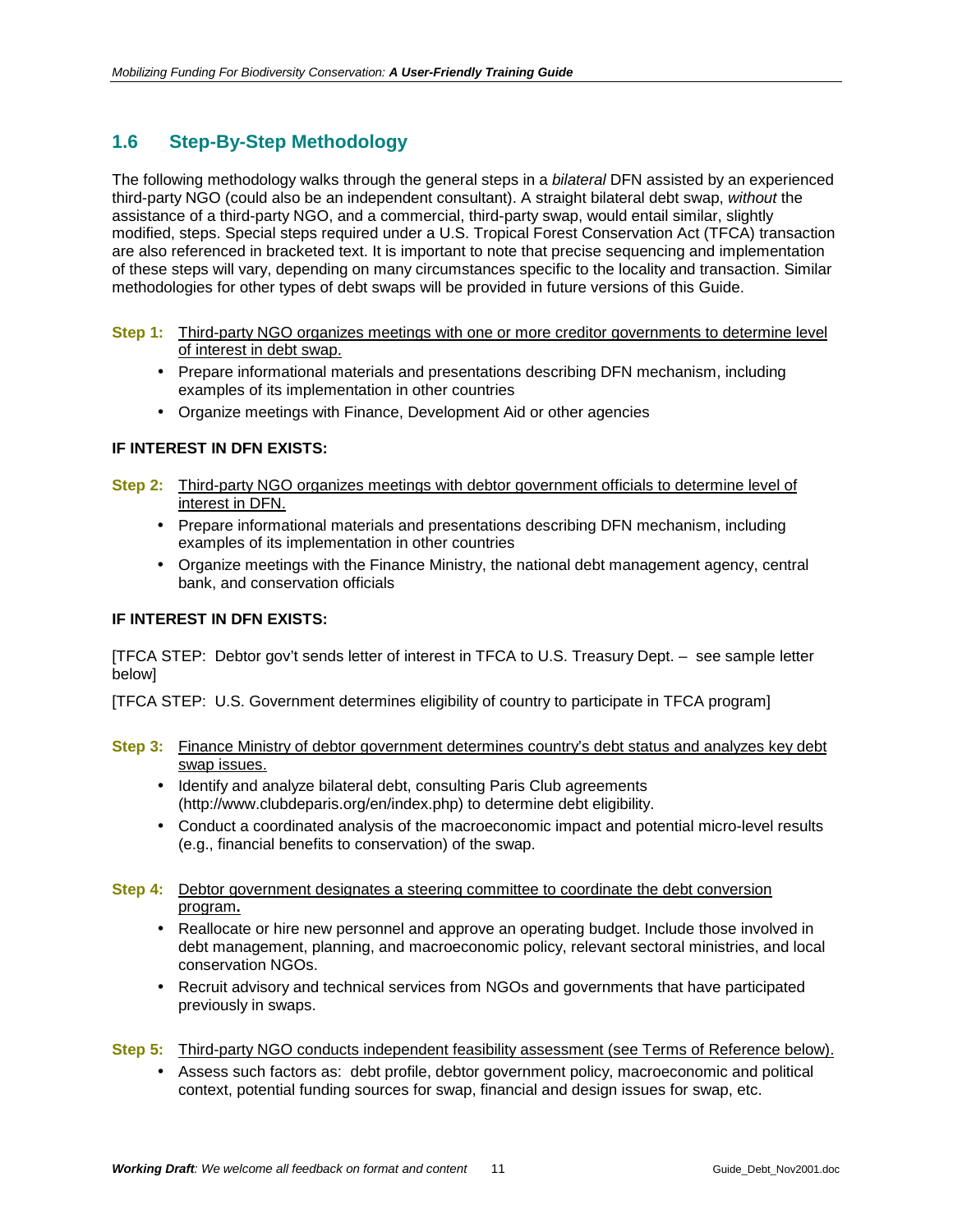#### <span id="page-11-0"></span>**IF DFN DETERMINED FEASIBLE:**

- **Step 6:** Third-party NGO presents results of feasibility assessment to creditor government, debtor government and stakeholders.
	- Presentations made to relevant agencies and stakeholders
- **Step 7:** Creditor government begin talks, then enter into formal negotiations, with debtor government on DFN transaction.
	- Creditor presents proposal for DFN transaction, possibly assisted by third-party NGO.
	- Creditor and debtor government begin negotiations on DFN transaction.

#### **Step 8:** Debtor government and key stakeholders hold consultations.

- Debtor government convenes meetings to consult with key domestic stakeholder groups (e.g., NGOs, business sector, scientific experts) regarding details of DFN, including strategy for implementing DFN proceeds.
- **Step 9:** Creditor and debtor governments (either Finance Ministry or Central Bank) negotiate final details and enter into a debt conversion agreement (see sample below).

Agreement to cover, for example:

- amount of debt notes to be purchased for conversion
- rate of redemption
- instruments for redemption
- premium to redemption rate
- amount of interest
- interest rate and payment schedule
- structure for receiving DFN proceeds

**Step 10:** Creditor and debtor implement financial transaction.

- Debtor purchases debt with local currency at the redemption price, and retires debt (if debt reduction or buy-back).
- Debtor deposits local currency or bonds in an interest-bearing account or invested. Proceeds often channeled into conservation trust funds and used to implement conservation project(s).

**Step 11: Creditor monitors agreement.** 

• Set up oversight committee to monitor implementation of agreement and use of proceeds.

# **2 FEASIBILITY ASSESSMENT PHASE**

#### 2.1 **Overview of feasibility assessment**

Typically, an NGO or bilateral donor government agency will commission an expert to conduct an indepth feasibility study of DFN opportunities. Such studies often take roughly six months to complete, and can cost in the \$25,000 - \$50,000 range. More rapid, less expensive feasibility assessments can be conducted using the tools provided below, the resources listed in this Guide, and limited technical assistance. Below are generic terms of reference for a DFN feasibility study, two worksheet tools for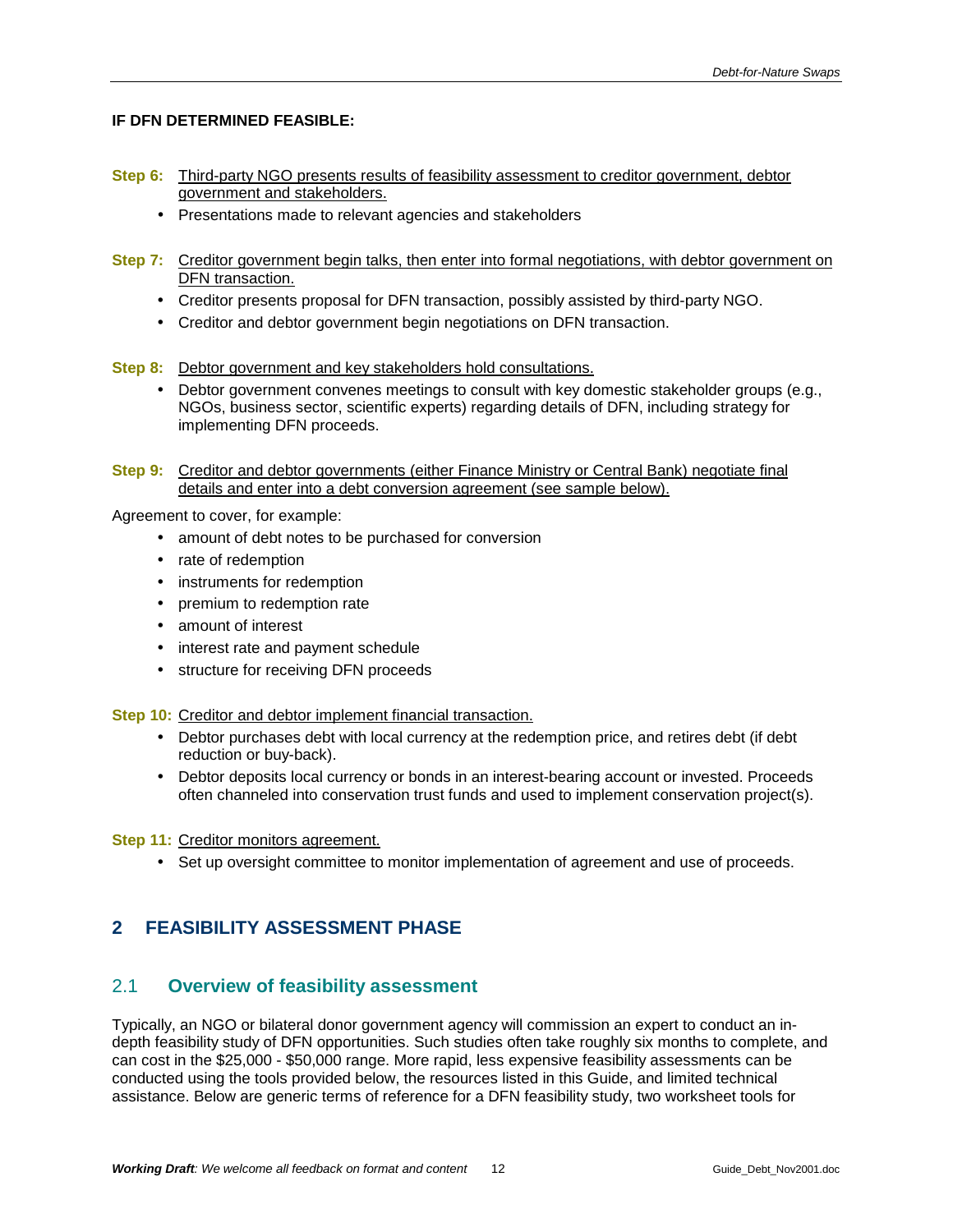<span id="page-12-0"></span>summarizing and analyzing data collected during the feasibility study, and a generic letter for initiating the U.S. Tropical Forest Conservation Act process, which would trigger an early assessment of country eligibility by the U.S. Government. All of these tools can (and should) be adapted to your specific needs.

# **2.2 Generic Terms of Reference (TOR) for feasibility assessment**

[NOTE: Information to be inserted is referenced in brackets]

# **2.2.1 SUMMARY OF TOR**

[SUMMARY OF FINANCIAL / CONSERVATION CONDITIONS LEADING TO STUDY]. To explore these opportunities [NAME OF CONTRACTING ENTITY] is commissioning a feasibility study. The consultant will work with [RELEVANT PARTIES] to conduct a feasibility study of debt-for-nature conversion (DFN) opportunities for financing conservation, including protected areas management, IN [NAME OF COUNTRY]. The study will evaluate key issues and conditions influencing the feasibility of DFNs in [NAME OF COUNTRY]. In-country work will include an analysis of [NAME OF COUNTRY]'s debt market, an estimate of the transaction costs for executing conversions, and an estimate of the human resources and/or technical skills necessary for executing conversions. The study should also determine whether the financial climate is sufficiently stable to make debt conversions worthwhile, and address the political risks of attempting to open a debt conversion window. The study should also identify the individuals or institutions within the [NAME OF COUNTRY] government who would be willing and able to promote the idea of implementing DFN conversions. Additional analysis will identify sources of bilateral, multilateral and commercial-held debt, and evaluate the advantages and disadvantages of working with the respective creditors. The consultant will also monitor debt prices on secondary markets and begin the process of identifying potential donors (either of debt or of funds to purchase debt). In-country and out-ofcountry consultations will be held with a wide range of actors, including: government officials, NGOs and other stakeholders in [NAME OF COUNTRY], various creditor governments, technical experts, secondary debt brokers, and others.

# **2.2.2 TERMS OF REFERENCE**

#### **Objectives:**

The overall objective of the consultancy is to explore the feasibility of introducing DFN IN [NAME OF COUNTRY], based on an evaluation of [COUNTRY] debt profile, government policy relative to potential DFNs, potential risks and constraints in implementing conversions and potential funding and/or debt donations for DFNs. The study should focus sharply on the three prerequisites for a DFN: (i) availability and eligibility of debt for conversion at a discount from face value; (ii) the debtor government's desire and ability to implement DFN; and (iii) a conservation project/program that donors are willing to fund through a DFN. Since it is hoped that the feasibility report will be the first phase in executing a DFN, another objective of the consultancy is to recommend a step-by-step *follow-up strategy* for implementing DFN, including recommendations regarding design options (e.g., entities that could receive proceeds, conservation strategies for programming of fund proceeds, etc.).

#### **Tasks:**

- 1. Analysis of debt profile
	- Present a profile of [NAME OF COUNTRY]'s debt by type and major creditor;
	- Identify debt which may be available for conversion and evaluate creditor policies and legal considerations which may affect the debt's eligibility for conversion;
	- Analyze current market conditions and factors which may influence future pricing of [COUNTRY]'s debt, such as negotiations on debt restructuring;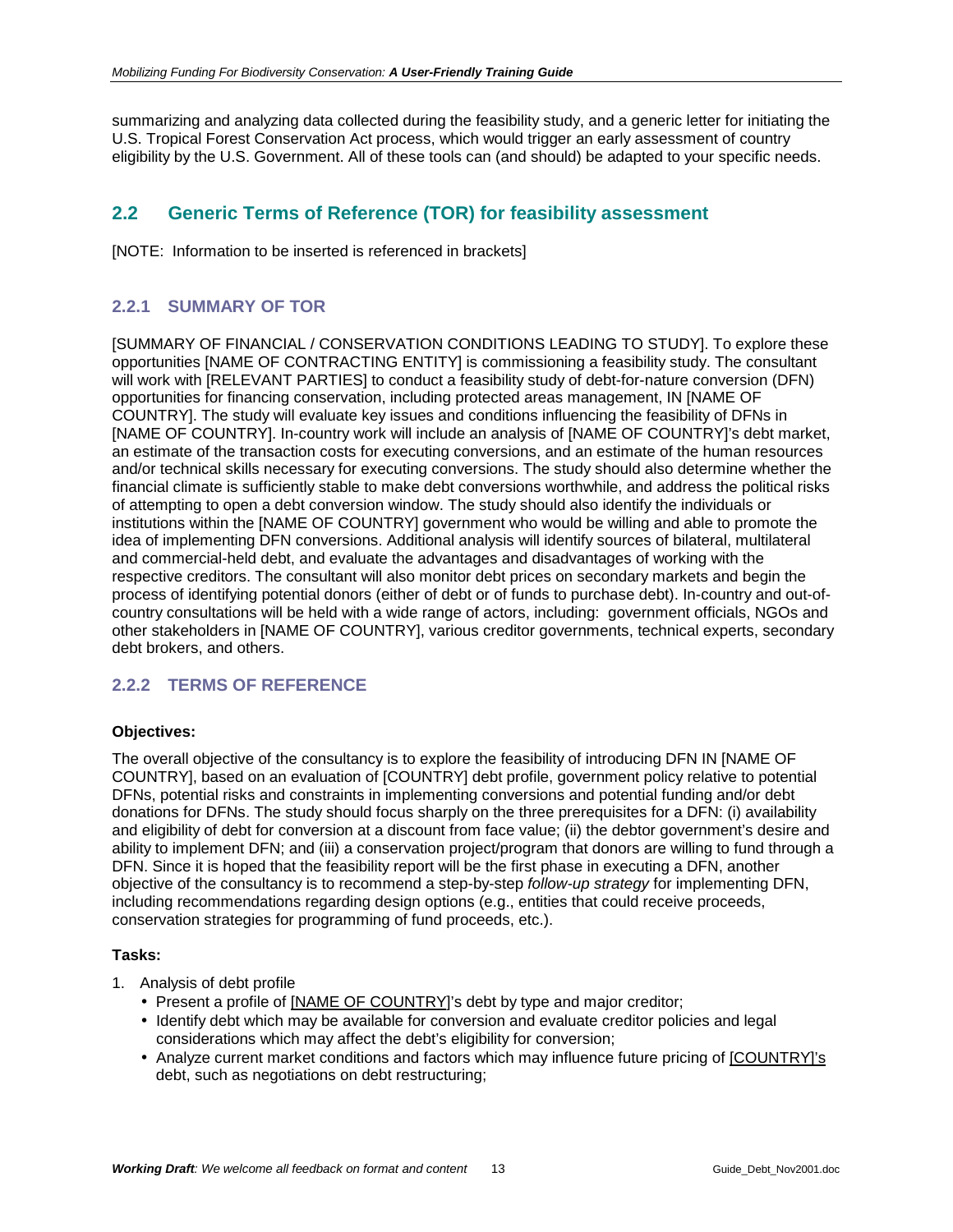- Research will be conducted through: (i) reviewing published sources of information about [COUNTRY]'s debt profile (e.g., Global Development Finance debt tables of The World Bank, press reports); (ii) contacting debt traders to assess market conditions (e.g. pricing) for [COUNTRY]'s debt traded on the secondary debt market; and, (iii) conducting interviews with a representative sample of bilateral, commercial and multilateral creditors for external public debt. (Depending on the creditor, interviews may need to be conducted by telephone or in person at the creditor's headquarters and/or in [COUNTRY].
- 2. Debtor government policy on debt-for-nature conversions
	- Provide a preliminary indication of the government's interest in / capacity to implement DFNs;
	- Identify government officials who would be key players in advocating / approving a DFN;
	- Summarize government concerns and conditions regarding a potential conversion;
	- Research will be conducted through interviews with relevant government officials (Ministry of Finance, Central Bank, Ministry of Environment, Protected Areas Agency, etc.).
- 3. Macroeconomic and political context
	- Analyze macroeconomic and political context and identify potential risks and constraints for DFN. Factors that should be considered include: fiscal policy, foreign exchange risk, potential inflationary impacts of conversions and political risk;
	- Research will be conducted through a review of published sources of information about current economic and political conditions in [COUNTRY] and interviews with analysts and economists focusing on [COUNTRY] (pvt. sector, IMF, World Bank, government, embassies).
- 4. Potential funding sources for debt-for-nature conversion
	- Identify potential funding sources and/or debt donations for DFN. Focus on bilateral donor DFN programs and [COUNTRY]'s eligibility for participation in existing or future bilateral programs. Evaluate the potential for multilateral donors to fund or facilitate DFN. Research will be conducted through interviews with selected bilateral and multilateral donors.
- 5. Recommendations on preliminary design of a debt-for-nature conversion and a follow-up strategy for implementing a DFN transaction
	- Based on the research conducted above, make a recommendation on the feasibility of going forward with a DFN transaction. Analyze and present design options for a transaction, including such issues as (i) the pricing of debt; (ii) payment mechanisms for redeeming the debt; (iii) funding channel mechanisms for receiving debt proceeds; and (iv) specific next steps in a follow-up strategy to advance a DFN initiative.

#### **Deliverables:**

- 1. Feasibility report. A preliminary report capturing all of the task points outlined above will be submitted to a "Review Team" for comments and discussion prior to the finalization of the report for submission to the contractor. A final report will be submitted in written and electronic form.
- 2. Contact list. A list of key contacts (name, title, address, email, phone number) will be attached to the final report.
- 3. Briefings. Concluding briefings will be provided in [LIST CITIES] to summarize preliminary results for contractor and other interested stakeholders.

#### **Staffing and timetable:**

The project will be implemented during the period [FILL IN DATES]. A preliminary report will be due on [FILL IN DATE] and a final report will be due on [FILL IN DATE].The level of effort will require a total of [FILL IN #] consultant days. [IF A TEAM OF CONSULTANTS:] The consulting team will consist of: [FILL IN NAMES, BREAKDOWN OF DAYS AND ROLES].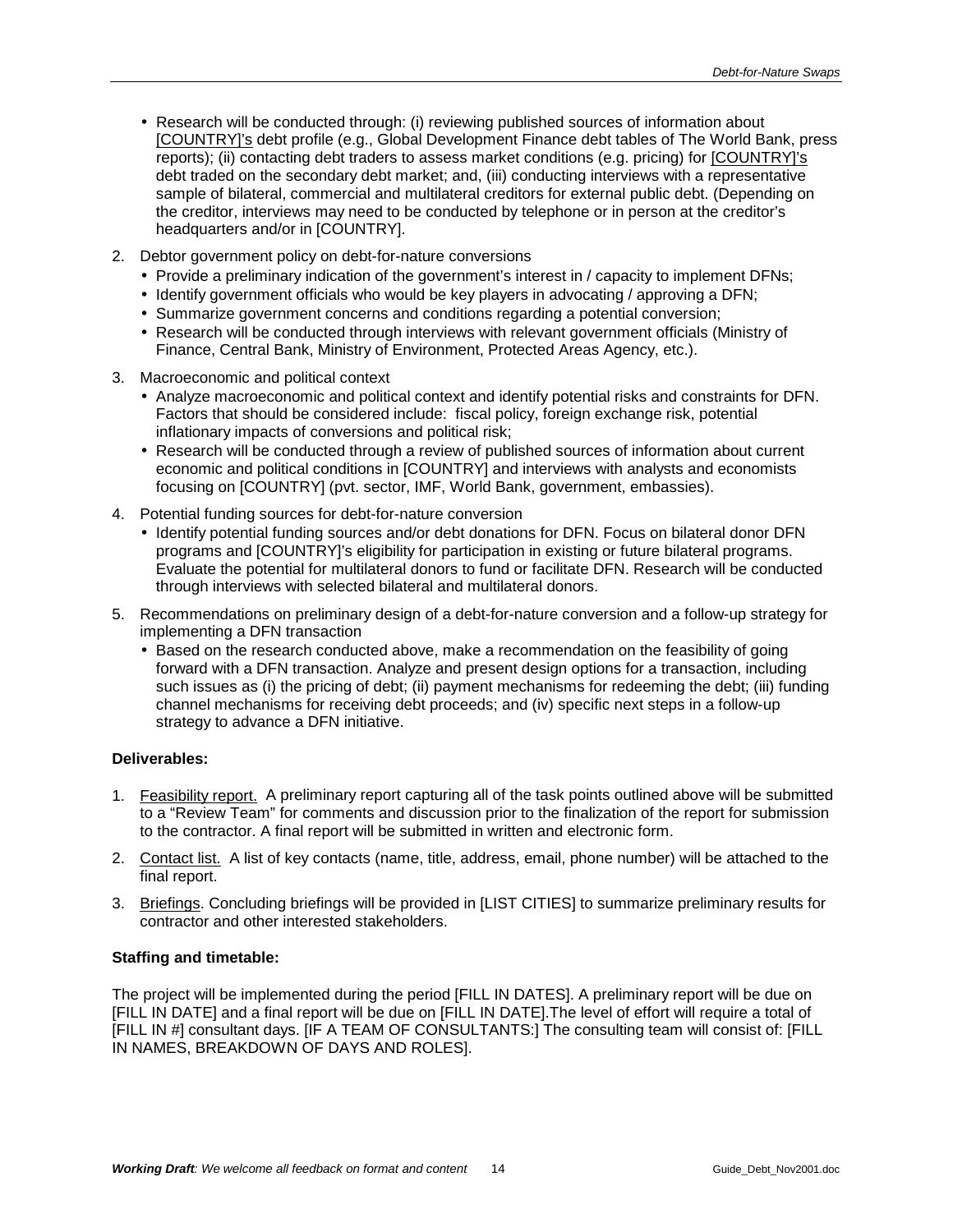# <span id="page-14-0"></span>**2.3 Worksheet tools for carrying out feasibility assessment**

TWO WORKSHEETS HAVE BEEN DEVELOPED TO ASSIST THE FEASIBILITY STAGE. INSTRUCTIONS FOR HOW TO USE THESE TOOLS, FOLLOWED BY THE WORKSHEETS THEMSELVES, ARE PROVIDED BELOW. THESE WORKSHEETS ARE INTENDED AS GENERIC TOOLS TO HELP SUMMARIZE AND ANALYZE RELEVANT INFORMATION GATHERED DURING THE FEASIBILITY STAGE. THEY WILL NEED TO BE CUSTOMIZED TO SOME DEGREE FOR EVERY SITE.

# **2.3.1 Instructions for DFN1**

DFN1 is designed to help analyze the overall debt profile of the country, and to help target debt with the highest potential for DFN transactions.

- Review the general structure of the worksheet, including data input categories (columns and rows) provided as defaults; modify as needed.
- Based on research in the TOR, list all the *bilateral* creditor agencies holding debt under the column marked CREDITOR.
- For each *bilateral* creditor, fill in the columns of data: enter the amount of total debt, the amount of debt eligible for potential DFN transactions, the potential discount rate (expressed as a %), and the level of creditor interest in DFN  $(1 - 5)$  ranking scale, with 5 being the highest level of interest). In the notes column, add any further information particularly relevant to analyzing the debt profile, covering: debt eligibility, creditor interest, market conditions, debt restructuring negotiations, etc. Embedded formulas in the spreadsheet will automatically calculate totals for amount of total debt and amount of eligible debt.
- Based on research in the TOR, in the row marked *banks*, fill in the key data input columns. List all known debt available on secondary markets (names and amounts of specific bonds being traded) and the price range of this debt. Record whether the debt is being actively traded on secondary markets. List the major creditor banks that have significant debt exposure. In the notes column, add any further information particularly relevant to analyzing the debt profile, covering: debt brokers, bonds being traded, market conditions, bank creditors that might be directly approached, etc.
- Repeat similar step for *supplier companies*.

# **2.3.2 Instructions for DFN2**

In analyzing the debt profile, the following key analysis questions should be answered:

FOR BILATERAL DEBT, WHICH CREDITORS CLEARLY HAVE THE HIGHEST LEVEL OF INTEREST IN DFN, AND HAVE SUFFICIENT ELIGIBLE DEBT TO MAKE DFN WORTH PURSUING? WHICH CREDITORS MIGHT BE PREPARED TO ACCEPT SIGNIFICANT DISCOUNT RATES IN A DFN TRANSACTION?

- For commercial debt, which bonds are being traded at a discount rate significant enough to make a DFN transaction attractive to conservation investors?
- Which creditor banks have the highest debt exposure? Of these, which might be open to *direct* approaches to discuss potential debt donations or discounts?

DFN2 is designed to help analyze the key conditions needed for successful DFNs.

- Review the general structure of the worksheet, including data input categories (columns and rows) provided as defaults; modify as needed.
- Column 1 lists a variety of conditions under the general headings: political, economic, legal and other. For each condition, assign a relative ranking score  $(1 - 5 \text{ scale}, \text{with } 5 \text{ being the highest})$  in the appropriate column to the right.

In analyzing these conditions for success, the following key analysis questions should be answered: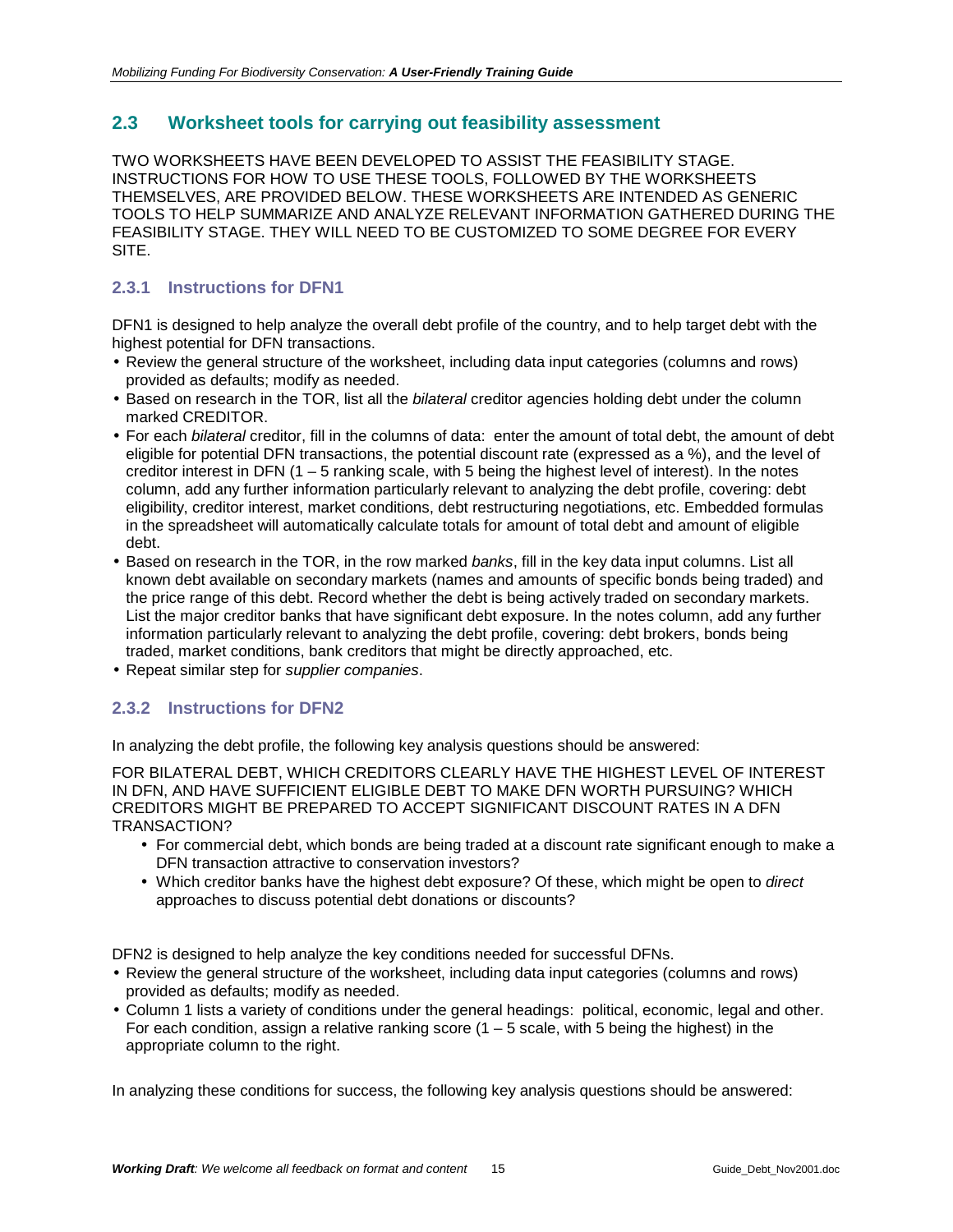ARE THERE SOME CONDITIONS WHICH ARE PARTICULARLY IMPORTANT IN THIS LOCAL SETTING? WHAT ARE THEIR SCORES? HOW COULD THESE CONDITIONS BE IMPROVED IF NECESSARY?

Are there a sufficient number of medium (3) or higher scores, suggesting a good likelihood of success?

Click here to link to DFN Worksheets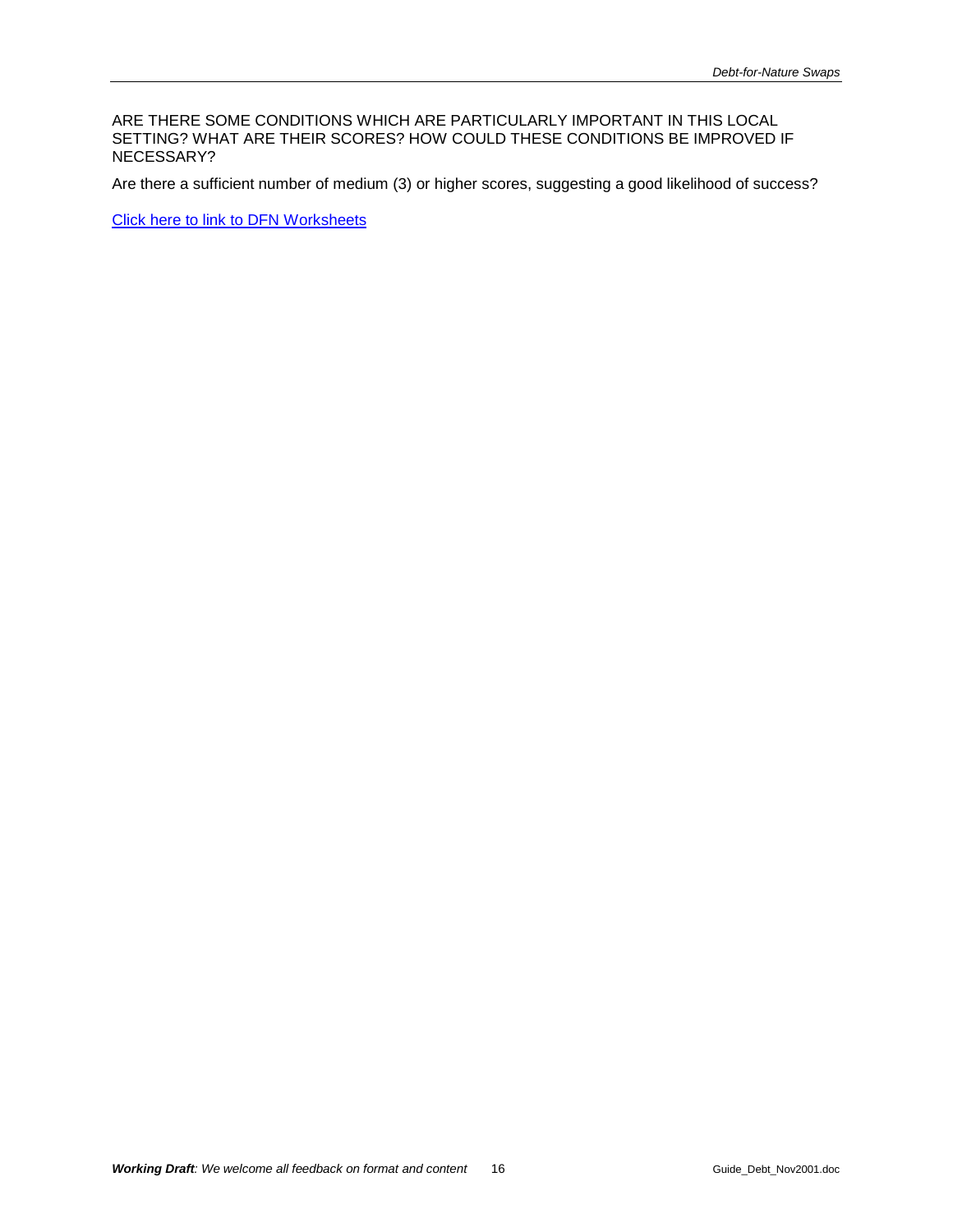| DFN1: WORKSHEET FOR ANALYZING DEBT PROFILE |                                             |          |                  |                         |                                                             |
|--------------------------------------------|---------------------------------------------|----------|------------------|-------------------------|-------------------------------------------------------------|
|                                            |                                             |          |                  |                         |                                                             |
|                                            | Amount of                                   | Eligible | <b>Potential</b> | Creditor interest       | Notes on eligibility, creditor interest, market conditions, |
| <b>CREDITORS</b>                           | $debt($ \$)                                 | amount   | discount rate    | in DFN                  | debt rescheduling agreement, etc.                           |
|                                            |                                             |          |                  | $(1 - 5 \text{ scale})$ |                                                             |
|                                            |                                             |          |                  |                         |                                                             |
|                                            |                                             |          |                  |                         |                                                             |
| <b>BILATERAL DEBT</b>                      |                                             |          |                  |                         |                                                             |
| (owed to governments)                      |                                             |          |                  |                         |                                                             |
| <b>Names of creditor agencies</b>          |                                             |          |                  |                         |                                                             |
|                                            |                                             |          |                  |                         |                                                             |
|                                            |                                             |          |                  |                         |                                                             |
|                                            |                                             |          |                  |                         |                                                             |
|                                            |                                             |          |                  |                         |                                                             |
|                                            |                                             |          |                  |                         |                                                             |
|                                            |                                             |          |                  |                         |                                                             |
|                                            |                                             |          |                  |                         |                                                             |
|                                            |                                             |          |                  |                         |                                                             |
| <b>TOTAL</b>                               |                                             |          |                  |                         |                                                             |
|                                            |                                             |          |                  |                         |                                                             |
|                                            |                                             |          |                  |                         |                                                             |
| <b>COMMERCIAL DEBT</b>                     |                                             |          |                  |                         |                                                             |
| (owed to banks and                         |                                             |          |                  |                         |                                                             |
| commercial supplier companies)             |                                             |          |                  |                         |                                                             |
|                                            |                                             |          |                  |                         | Notes on debt brokers, bonds being traded, market           |
|                                            | Debt available on Price range Debt actively |          |                  | Major                   | conditions, major creditors, etc.                           |
|                                            | secondary markets                           | of debt  | traded           | creditors               |                                                             |
|                                            |                                             |          |                  |                         |                                                             |
| <b>Banks</b>                               |                                             |          |                  |                         |                                                             |
| Suppliers                                  |                                             |          |                  |                         |                                                             |
|                                            |                                             |          |                  |                         |                                                             |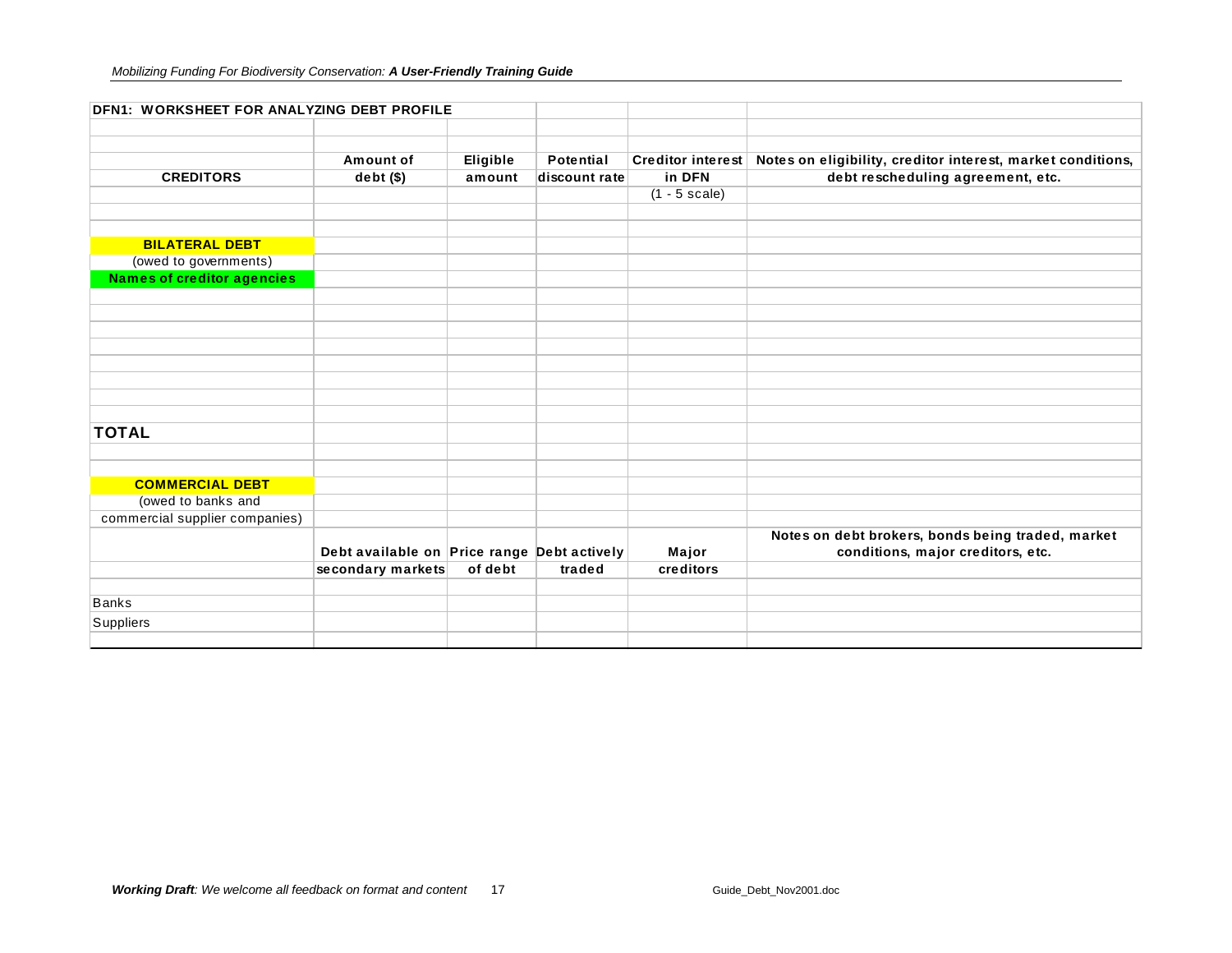| DFN2: SUMMARY OF ANALYSIS OF KEY CONDITIONS FOR SUCCESSFUL DFNs |                                                               |       |               |             |                  |
|-----------------------------------------------------------------|---------------------------------------------------------------|-------|---------------|-------------|------------------|
|                                                                 |                                                               |       |               |             |                  |
|                                                                 | <b>CONDITIONS RANKINGS (1 - 5 scale; 5 being the highest)</b> |       |               |             |                  |
|                                                                 | <b>VERY LOW</b>                                               | LOW   | <b>MEDIUM</b> | <b>HIGH</b> | <b>VERY HIGH</b> |
| <b>CONDITIONS</b>                                               | $[1]$                                                         | $[2]$ | $[3]$         | $[4]$       | [5]              |
|                                                                 |                                                               |       |               |             |                  |
| <b>Political Conditions</b>                                     |                                                               |       |               |             |                  |
| Support for DFN within Finance Ministry                         |                                                               |       |               |             |                  |
| Support for DFN within Central Bank                             |                                                               |       |               |             |                  |
| Support for DFN within Sectoral Ministry (specify)              |                                                               |       |               |             |                  |
| Support for DFN within Sectoral Ministry (specify)              |                                                               |       |               |             |                  |
| Government prioritization of environment                        |                                                               |       |               |             |                  |
| Political stability (minimal political risk)                    |                                                               |       |               |             |                  |
| Previous experience with swaps                                  |                                                               |       |               |             |                  |
| Existence of an official debt swap program                      |                                                               |       |               |             |                  |
| Other                                                           |                                                               |       |               |             |                  |
|                                                                 |                                                               |       |               |             |                  |
| <b>Economic Conditions</b>                                      |                                                               |       |               |             |                  |
| Relative size of debt burden                                    |                                                               |       |               |             |                  |
| Inability to service debt                                       |                                                               |       |               |             |                  |
| Stable currency (minimal foreign exchange risk)                 |                                                               |       |               |             |                  |
| Other                                                           |                                                               |       |               |             |                  |
|                                                                 |                                                               |       |               |             |                  |
| <b>Legal Conditions</b>                                         |                                                               |       |               |             |                  |
|                                                                 |                                                               |       |               |             |                  |
| Existence or likelihood of debt conversion clause               |                                                               |       |               |             |                  |
| in Paris Club debt restructuring agreement                      |                                                               |       |               |             |                  |
| Likelihood of obtaining waivers                                 |                                                               |       |               |             |                  |
| (if no clause or low likelihood)                                |                                                               |       |               |             |                  |
| Other                                                           |                                                               |       |               |             |                  |
|                                                                 |                                                               |       |               |             |                  |
| <b>Other conditions</b>                                         |                                                               |       |               |             |                  |
| Organizational capacity of government to execute DFNs           |                                                               |       |               |             |                  |
| Support of other key domestic stakeholder groups                |                                                               |       |               |             |                  |
| Other                                                           |                                                               |       |               |             |                  |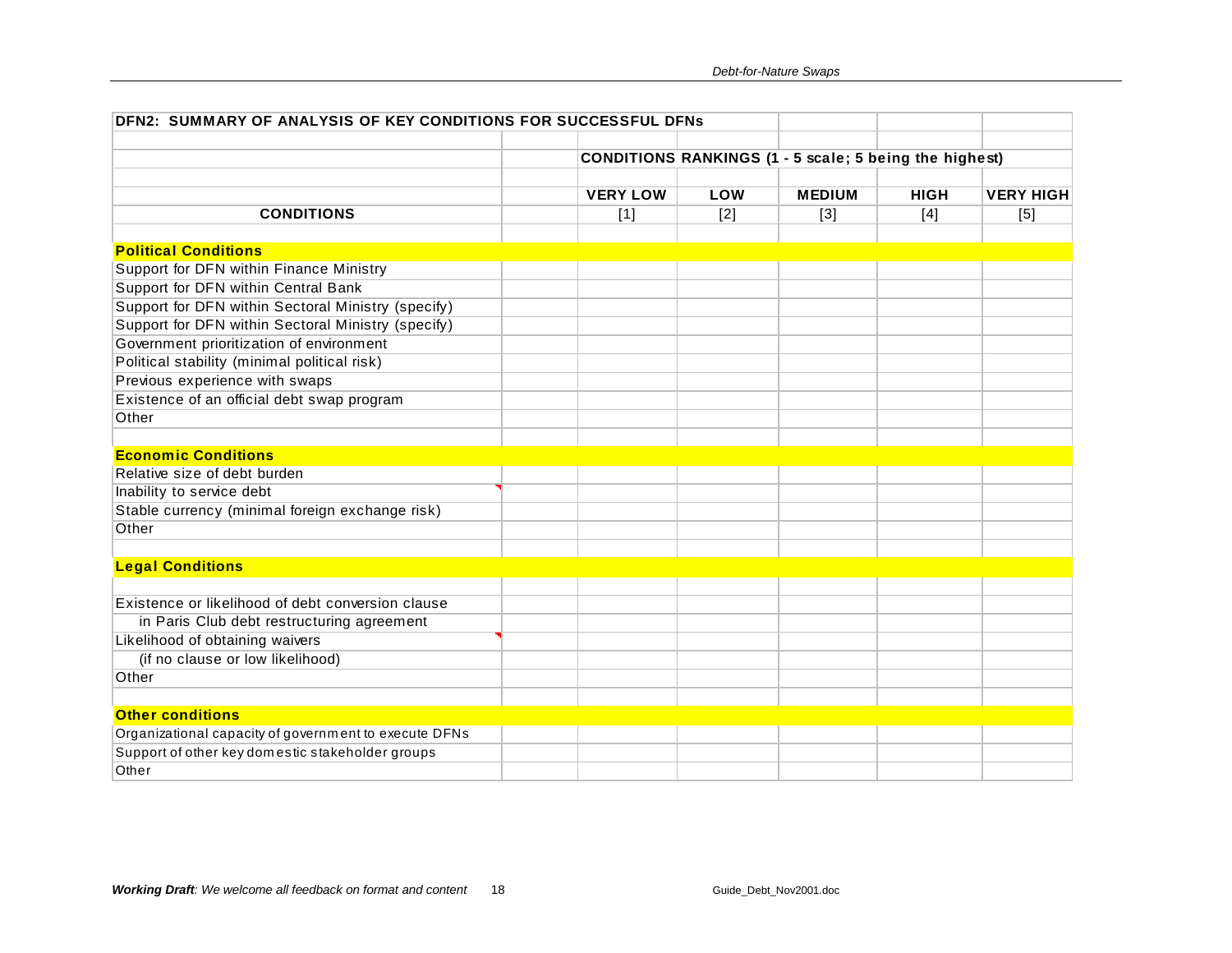# <span id="page-18-0"></span>**2.3.3 DFNs through Tropical Forest Conservation Act**

#### **Generic letter for initiating the process**

Hon. Paul O'Neil Secretary of Treasury [FILL IN ADDRESS] U.S. Government Washington, DC USA

Dear Secretary O'Neil:

Ministry of Finance officials in [NAME OF COUNTRY] have recently been briefed on the general objectives, debt reduction options, eligibility criteria and other aspects of the Tropical Forest Conservation Act (TFCA). I am writing to express the interest of the Government of [NAME OF COUNTRY] in this new forest conservation mechanism.

We understand that the TFCA provides opportunities for countries with significant forest resources -- such as [NAME OF COUNTRY] -- to negotiate with the U.S. Government debt-for-nature transactions by which an amount of bilateral debt held by the U.S. is written down in exchange for an agreed amount, in local currency, to be committed to a forest conservation fund.

As you know, [NAME OF COUNTRY] possesses significant tropical forests. We have long been committed to responsible stewardship of these resources, and our interest in the TFCA reflects this commitment. Furthermore, we believe that such innovative mechanisms as the TFCA are valuable dualpurpose tools for addressing both debt-related issues and biodiversity conservation needs.

We would welcome a briefing by Embassy or other U.S. Government officials on more details concerning the TFCA.

Sincerely,

Minister of Finance (or other high-level Finance Ministry official)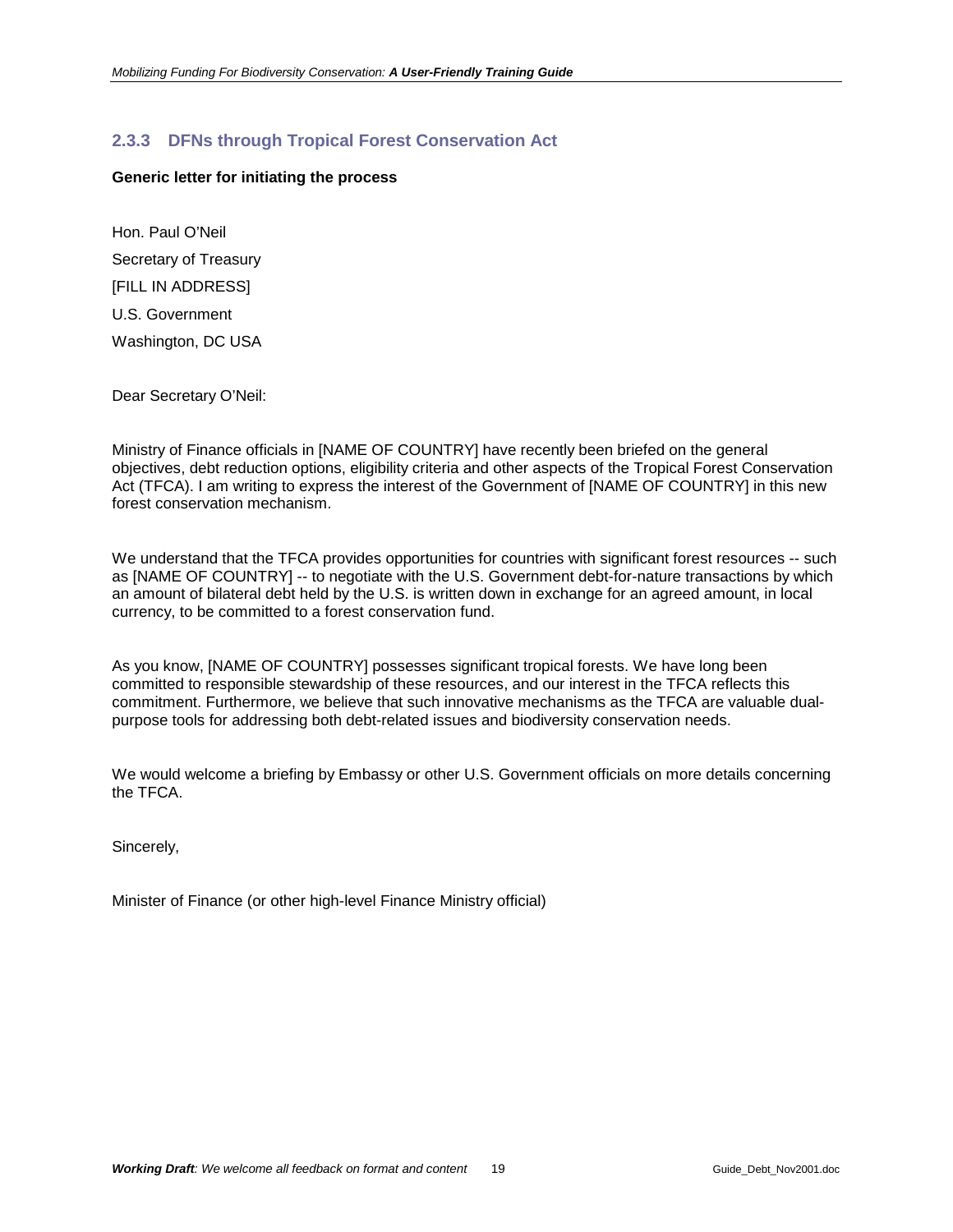# <span id="page-19-0"></span>**3 IMPLEMENTATION PHASE**

# **3.1 Overview**

If the feasibility assessment concludes that DFNs are indeed viable, then the key actors enter into an implementation phase, which can take several months to complete, depending on the complexity of the transaction, potential bottlenecks which often accompany government approval processes and other factors. The key step in this phase is negotiating and completing the *debt conversion agreement*. (Prior to this, *debt purchasing agreements* need to be completed in the case of *third-party* DFNs.) Below are two tools to assist this phase: a sample debt conversion agreement from a Costa Rican DFN transaction and a worksheet tool (DFN3) for analyzing financial data and deciding on specific debt conversion terms. Some of the key negotiating issues are highlighted in the debt purchasing agreement section below.

# **3.2 Debt purchasing agreement**

In a third-party DFN transaction, the investor (usually an NGO) typically works with by a bank or other financial intermediary specializing in debt conversion transactions. Together, they develop the key terms of a DPA, and negotiate and complete a DPA with the creditor. After deciding on the specific terms, the investor submits a letter to the creditor outlining a *formal bid* for purchase of the debt at a discount from the face value of the original debt. In negotiations, the investor is usually represented by the financial intermediary; frequently, the intermediary will purchase debt on behalf of the investor. On the closing date, the DPA is signed and payment is made in exchange for assignment of the debt. In general, commercial debt that trades frequently on the secondary market is much easier to purchase than bilateral (government) debt, which requires consultation with, and often approval by, multiple agencies within the creditor government.

A sample DPA can probably be obtained from one or more of the technical experts listed in the above Resources Section. The most important elements of these agreements include: name of obligor; amount and type (e.g., principal, interest) of debt; purchase price; conditions for payment of interest; conditions for closing (date, payment account); and an "unwind clause" in the event the swap is not completed.

# **3.3 Worksheet tool for carrying out implementation phase**

#### **3.3.1 Instructions for DFN3**

DFN3 is designed to help support financial analysis to inform decision-making during the final planning and negotiating processes. In its current, or a slightly modified form, this worksheet could be useful for conservation investors, creditors, and debtors.

- Review the general structure of the worksheet, including data input categories (columns and rows) provided as defaults; modify as needed.
- Start with the top half of the worksheet. For each debt (e.g., Debt 1 associated with creditor X, Debt 2 associated with Creditor Y), insert data for each of the debt conversion terms.) Adjust the four key negotiating variables as needed (discount rate, purchase price, redemption price and any additional premium) to determine the resulting *leverage ratio*. Embedded formulas in the worksheet will automatically calculate this ratio once you input data in the purchase price and redemption price rows.
- Move to the bottom half of the worksheet. This is designed to estimate the growth of DFN proceeds (funds) over a ten-year period, given quantitative assumptions on debtor payment schedule, return on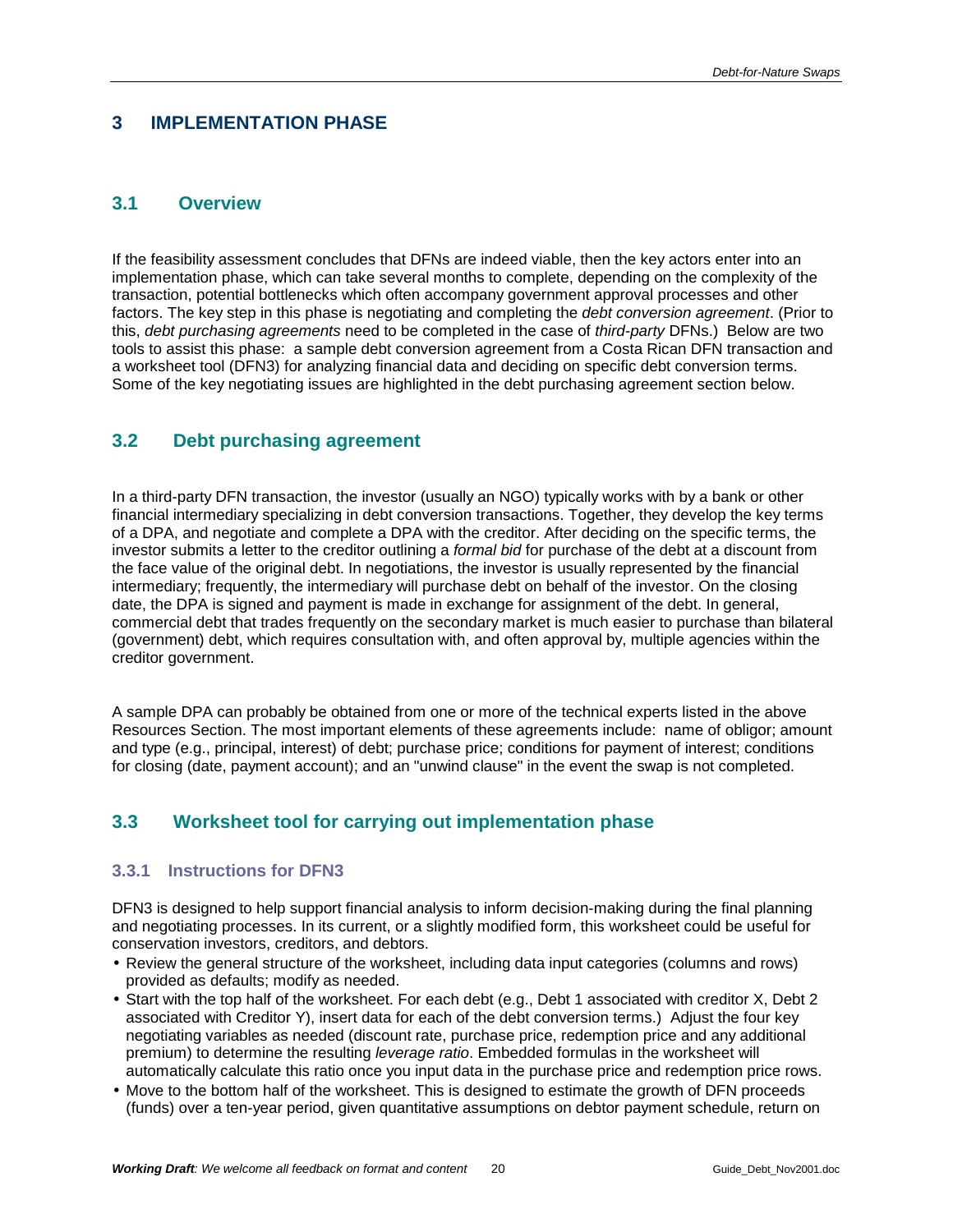investment for endowment funds, and annual expenditures on fund management and conservation projects. This is one of the most complex worksheets in this Guide, and will require a fair amount of technical expertise to complete, and will likely need to be modified in significant ways. Because of this, we have not incorporated embedded formulas, which the user will need to do.

- As a first step, enter the desired debtor payment schedule under the column DFN payment by debtor. Next, enter a formula indicating the return on investment (ROI) for these funds. If the funds are primarily being channeled into an endowment with investments in international securities markets, 8% is a common benchmark used for this purpose. If an endowment is not anticipated, you may want to enter a 3% ROI for money market. Next, enter estimates for Years 1 - 10 for annual expenditures for fund management and administration. Then, enter estimates for Years 1 - 10 for annual expenditures on conservation programs.
- Insert formulas in the starting balance column that calculate the balance at the beginning of each year. (These formulas will be complex, drawing on the four other data columns.) Finally, input formulas that calculate 10-year totals for relevant columns.

| <b>DEN3: WORKSHEET FOR FINANCIAL ANALYSES TO SUPPORT IMPLEMENTATION OF DENS</b> |                 |                     |                |              |                     |
|---------------------------------------------------------------------------------|-----------------|---------------------|----------------|--------------|---------------------|
|                                                                                 |                 |                     |                |              |                     |
|                                                                                 |                 |                     |                |              |                     |
| <b>DEBT CONVERSION TERMS</b>                                                    |                 |                     |                |              |                     |
|                                                                                 |                 |                     |                |              |                     |
|                                                                                 | Debt 1          | Debt 2              | Debt 3         | Debt 4       | Debt 5              |
| Face value (US \$)                                                              |                 |                     |                |              |                     |
| Discount rate (%)                                                               |                 |                     |                |              |                     |
| Purchase price (US \$)                                                          |                 |                     |                |              |                     |
| Redemption price (US \$)                                                        |                 |                     |                |              |                     |
| Additional premium (US \$)                                                      |                 |                     |                |              |                     |
| Leverage ratio                                                                  |                 |                     |                |              |                     |
| (redemption price / purchase price)                                             |                 |                     |                |              |                     |
|                                                                                 |                 |                     |                |              |                     |
| <b>DFN PROCEEDS</b>                                                             |                 |                     |                |              |                     |
|                                                                                 | <b>Starting</b> | <b>DFN</b> payments | Average return | Annual       | Annual              |
|                                                                                 | balance         | by debtor           | on investment  | expenditures | expenditures        |
|                                                                                 |                 |                     |                | (mgmt/admin) | (Conserv. Programs) |
| Year <sub>1</sub>                                                               |                 |                     |                |              |                     |
| Year <sub>2</sub>                                                               |                 |                     |                |              |                     |
| Year <sub>3</sub>                                                               |                 |                     |                |              |                     |
| Year 4                                                                          |                 |                     |                |              |                     |
| Year <sub>5</sub>                                                               |                 |                     |                |              |                     |
| Year <sub>6</sub>                                                               |                 |                     |                |              |                     |
| Year 7                                                                          |                 |                     |                |              |                     |
| Year <sub>8</sub>                                                               |                 |                     |                |              |                     |
| Year 9                                                                          |                 |                     |                |              |                     |
| Year 10                                                                         |                 |                     |                |              |                     |
|                                                                                 |                 |                     |                |              |                     |

#### Click here to link to DFN Worksheets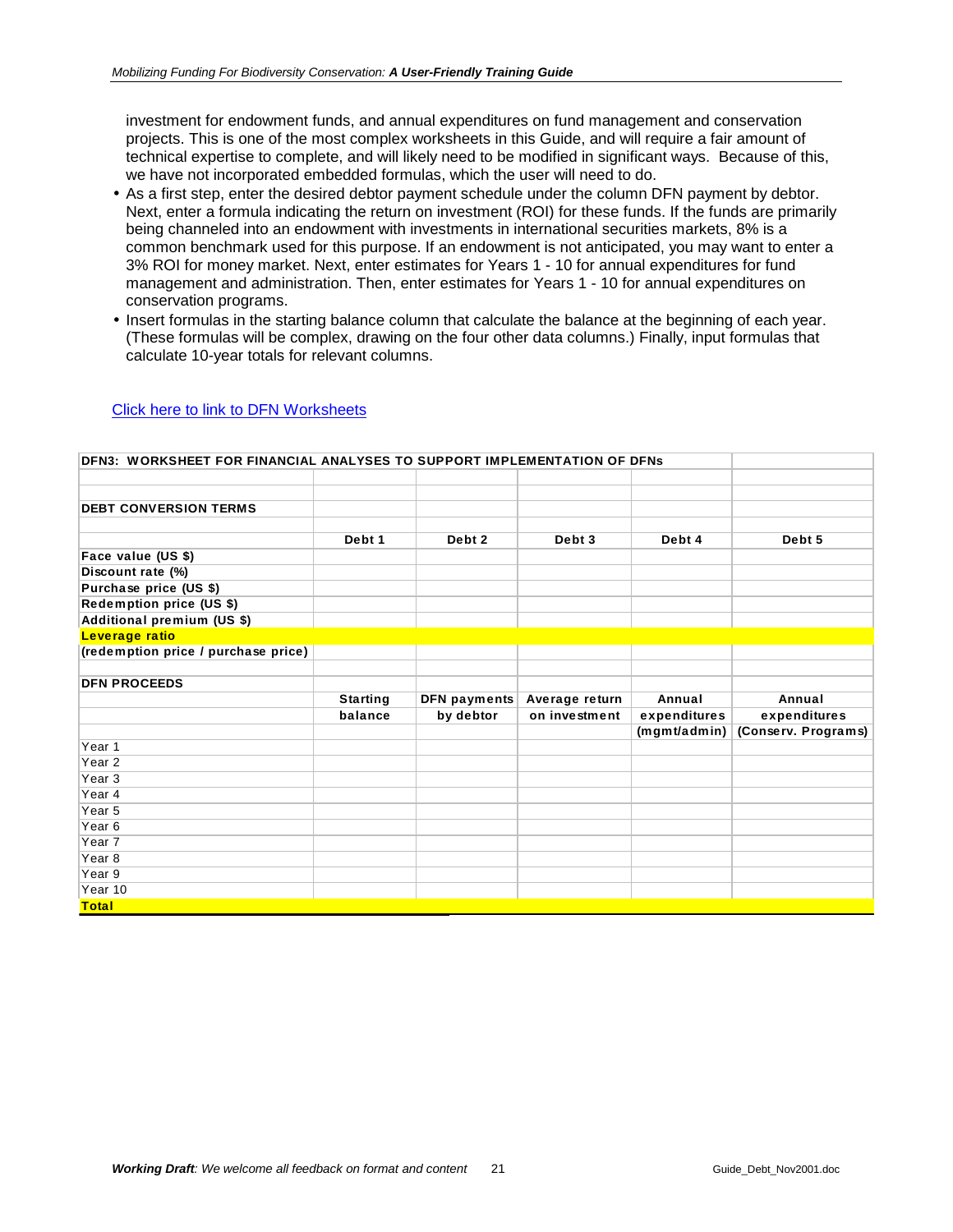# <span id="page-21-0"></span>**3.3.2 Sample debt conversion agreement (DCA)**

#### **OVERVIEW**

A DCA is required in all DFN transactions. In the case of a third-party DFN, an NGO will again typically collaborate with a financial intermediary to develop, negotiate and complete a DCA. In the case of a bilateral DFN with no third-party involvement, a creditor government will negotiate directly with the debtor government. The key steps in this process are outlined below:

- Investor submits a debt conversion proposal to the debtor government, delineating key terms.
- Debtor government negotiates the debt conversion terms with the investor; debtor government authorizes the debt conversion and the two parties sign a DCA containing specific terms.
- Investor tenders the debt being converted to the debtor government for cancellation.
- Debtor government performs under the terms of the DCA by paying debt conversion proceeds (usually into a commercial bank account or a designated account at the Central Bank).
- Recipient of proceeds (e.g., national conservation trust fund, investor NGO) allocates the proceeds toward the agreed purpose.
- Debtor government and investor monitor compliance with the terms of the debt conversion.

A sample DCA is provided below. The most important elements include:

- amount and type of debt to be converted;
- redemption price;
- form the debt swap proceeds will take (e.g., cash, bonds, etc.);
- applicable exchange rate;
- debtor government tax treatment or commissions;
- schedule and procedures for debtor government payment;
- legal documentation required;
- investor terms for utilization of debt conversion proceeds;
- rules on repatriation of dividends (for debt-equity swaps); and,
- procedures for compliance with debt conversion terms (e.g., quarterly expenditure reports).

#### **Sample Debt-for-Nature Swap Agreement**

*An Agreement Between WWF and the Government of Costa Rica* 

This DEBT-FOR-NATURE AGREEMENT is dated as of March 20, 1990 between WORLD WILDLIFE FUND, INCORPORATED, MINISTERIO DE RECURSOS NATURALES, ENERGIA Y MINAS AND FUNDACION DE PARQUES NACIONALES.

#### **Preliminary Statements.**

**(1) WHEREAS** Costa Rica is one of the most ecologically diverse countries of its size in the world. Its various habitats, including numerous tropical forest types, harbour some 10,000 plant species, over 200 species of mammals, and more bird species than are found in the United States of America and Canada combined.

**(2) WHEREAS** the government of Costa Rica, represented by the Ministerio de Reccursos Naturales, Energia y Minas (the "Ministry") has requested the Central Bank of Costa Rica (the "Central Bank") to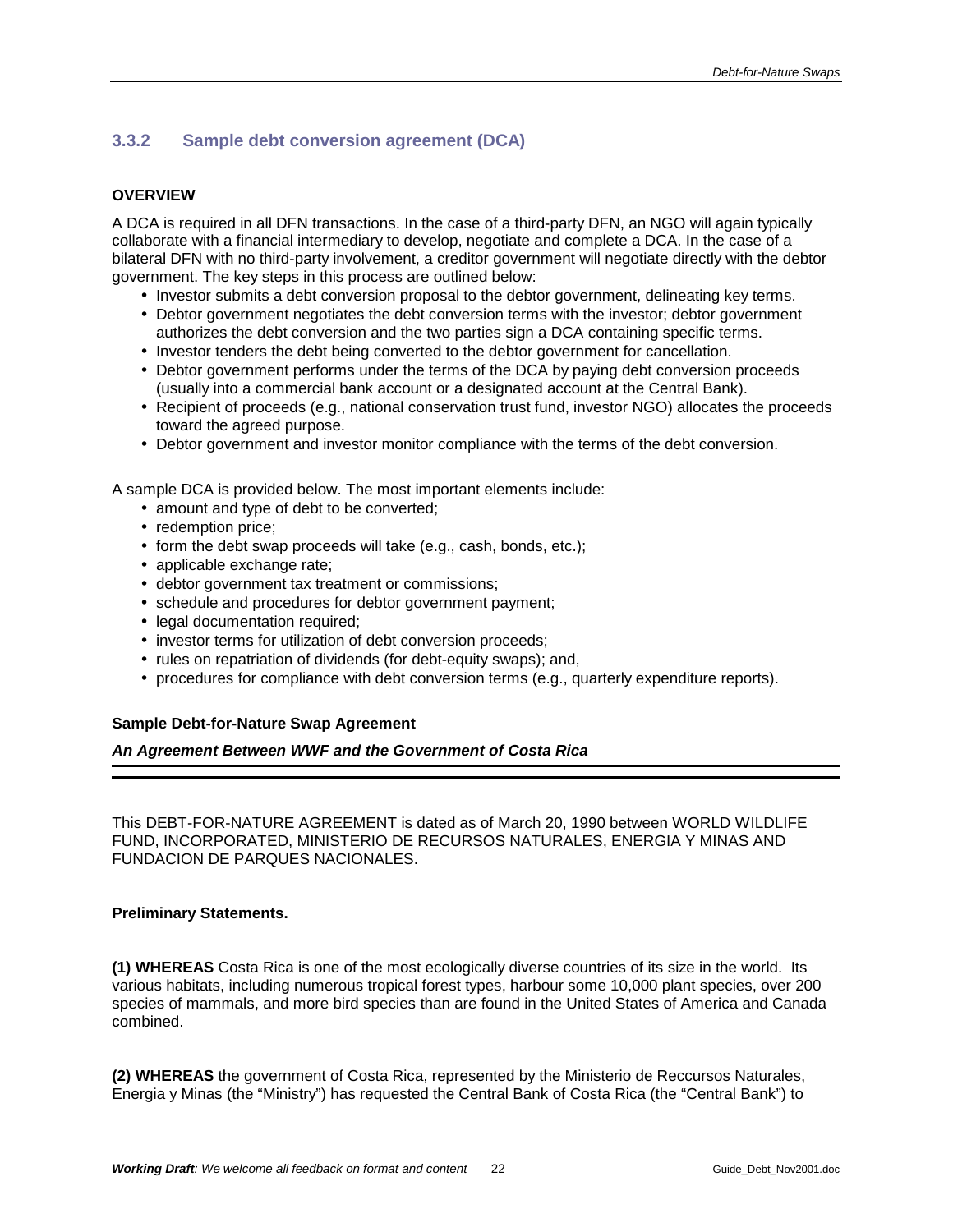permit the financing of conservation activities through the use of the existing mechanism for the exchange of external debt, which was approved by the Central Bank in Junta Directiva No. 4338-89, Article 7, dated February 8, 1989.

**(3) WHEREAS** Fundacion de Parques Nacionates (the "Foundation") is a leading private, non-profit conservation organization engaged in activities relating to the establishment, development and protection of Costa Rica's national parks and equivalent reserves as well as promotion of educational activities related to the environment and scientific research as applied to the conservation of natural resources.

**(4) WHEREAS** at meeting no. 438S-89, Article 3, held on November 22, 1989 and meeting no. 43891-89, Article 4, held on December 22, 1989, the Board of Directors of the Central Bank empowered the Central Bank to accept an exchange of US\$ 10.8 million aggregate principal amount of Costa Rican external debt for monetary stabilization bonds denominated in Colons, the proceeds of which will be devoted to financing activities relating to the conservation of Costa Rica's natural resources. Such exchange and the terms of the Bonds will comply with all applicable requirements of Costa Rican law.

**(5) WHEREAS** World Wildlife Fund, Incorporated (WWF) has provided financial assistance and other support to the Foundation for the purpose of financing qualifying activities relation to the planning, development, administration and protection of Costa Rica's national parks and reserves, through the debt exchange mechanism approved by the Central Bank.

**(6) WHEREAS** the Regional Conservation Unit of Talamanca, located in the Talamanca mountain range, has great natural, cultural, and hydroelectric resources. This 622,000 hectare conservation Unit covers approximately 12% of the country's national territory. Under the name of La Amistad, it was accepted as a biosphere reserve by the United Nations Educational, Scientific and Cultural Organization on August 12, 1982.

**(7) WHEREAS** the Foundation, as Trust Creator, and Banco Cooperativo Costarricense, R.L., as Trustee, have entered into Trust Agreement No. 10-90, dated March 20, 1990, a copy of which is annexed hereto as Attachment B. Pursuant to the Trust Agreement, the Trustee will disburse the proceeds of the monetary stabilization bonds it receives from the conversion described in Section 1 below to finance the activities of the Regional Conservation Unit of Talamanca as provided in Attachment A.

#### **THEREFORE, the parties agree as follows:**

**Section 1. Debt-for-Nature Swap.** WWF will arrange for the acquisition of public sector indebtedness of Costa Rica in an aggregate principal amount of up to US\$ 600,000 (the "Indebtedness"). The Indebtedness will be exchanged, in accordance with all applicable requirements of Costa Rican law into monetary stabilization bonds issued by the Central Bank (the "Bonds") in an aggregate principal amount in Colones equivalent to 100% of the aggregate principal amount of the Indebtedness exchanged therefore. The Bonds will be delivered to the Trustee, who shall be entitled to receive all payments of principal and interest thereon in accordance with the terms of the Bonds. The Trustee will follow the instructions of the Foundation in making disbursements of these proceeds to finance the activities of the Regional Conservation Unit of Talamanca.

Section 2. Use of Proceeds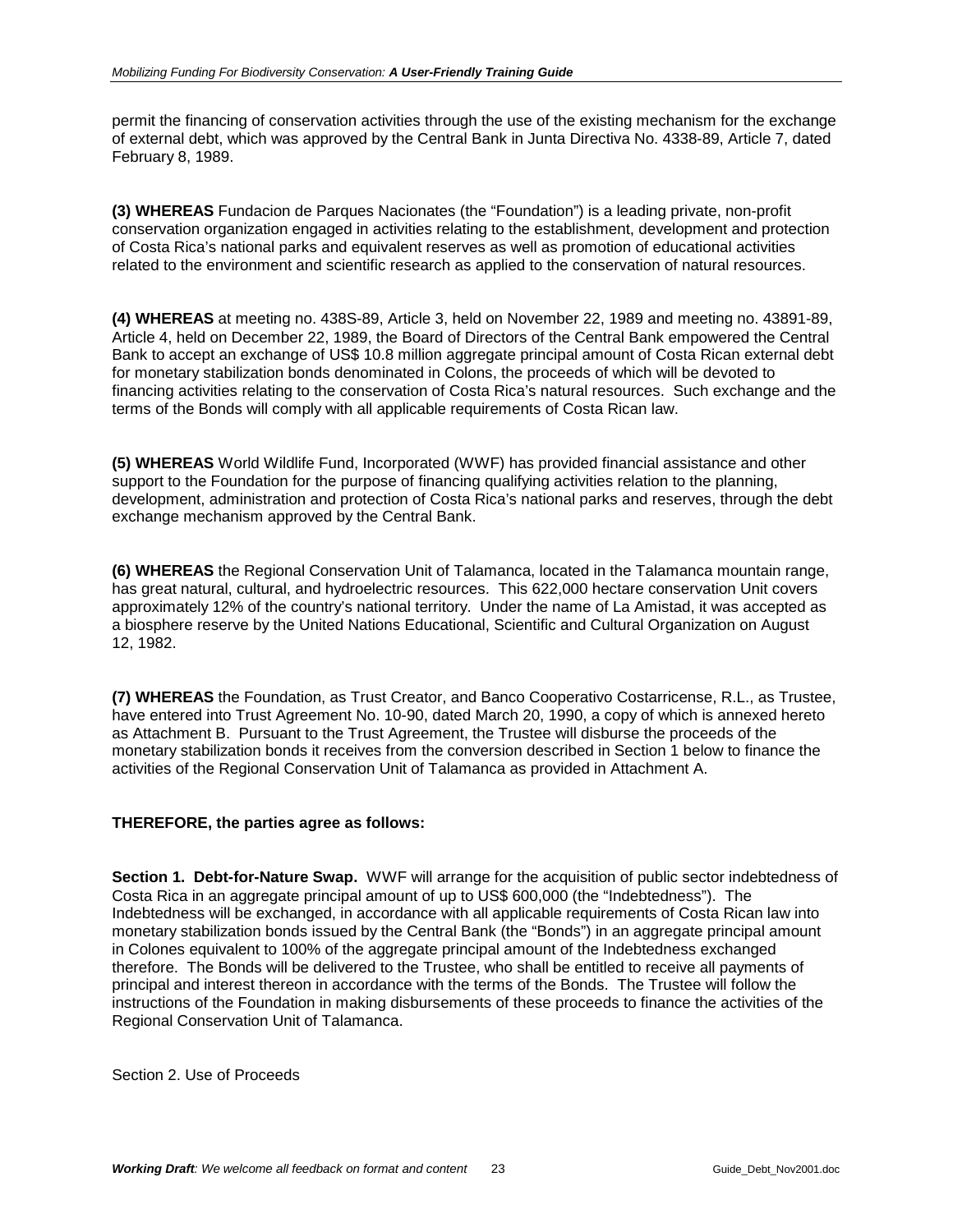A. The proceeds payable on the Bonds will be used to finance the following activities:

l. Planning, administration, protection and management of protected areas and their buffer zones (including, but not limited to, boundary demarcations, elaboration of management plans, development of infrastructure and implementation of other activities in the general fields of nature interpretation, environmental education and sustainable use of natural resources); and,

2. Training a cadre of conservation professionals through the organization and implementation of incountry workshops, field courses, university training programs and related activities to improve the local capacity for protecting and managing Costa Rica's natural resources, especially its parks and reserves.

B. The foundation will cooperate with WWF in selecting, developing and implementing specific projects within the framework of Section 2(a) in accordance with WWF's country Plan and the National Conservation Strategy of Costa Rica. Proceeds payable on the Bonds will be dedicated to projects of the type specified in Attachment A to this Agreement, as mutually agreed from time to time by the Foundation and WWF.

C. Projects under this Agreement will be compatible with the national policies of the Costa Rican government, and with the objectives of the Foundation, the Ministry and WWF.

D. The expenditure of the proceeds of the Bonds will be verified by, and new projects will be selected upon the basis of reports, budgets and proposals submitted every six months by the Foundation.

**Section 3. Administration.** The Foundation and the Ministry will cause a representative of WWF's selection to be appointed to serve on the Comision Coordinadora Interinstitucional de la Reserva de la Biosfera de la Amistad.

**Section 4. Other Participants.** This Agreement does not preclude the participation of other non-profit conservation organizations committed to our mutual goals of wise use of Costa Rica's natural resources, whenever such participation will enhance the success of a project.

**Section 5. Controlling Language.** This Agreement shall be executed in two versions, one in English and the other in Spanish, both of which shall bind the parties hereto and constitute but one instrument; provided, however, that, in case of doubt as to the proper interpretation of this Agreement, the English text shall be controlling in all cases, except in connection with any legal action or proceeding brought in respect of this Agreement in the courts of component Jurisdiction of Costa Rica, in which case the Spanish text shall be controlling.

# **MINISTERIO DE RECURSOS NATURALES, ENERGIA Y MINAS, FUNDACION DE PARQUES NACIONALES WORLD WILDLIFE FUND, INCORPORATED**

Acknowledged by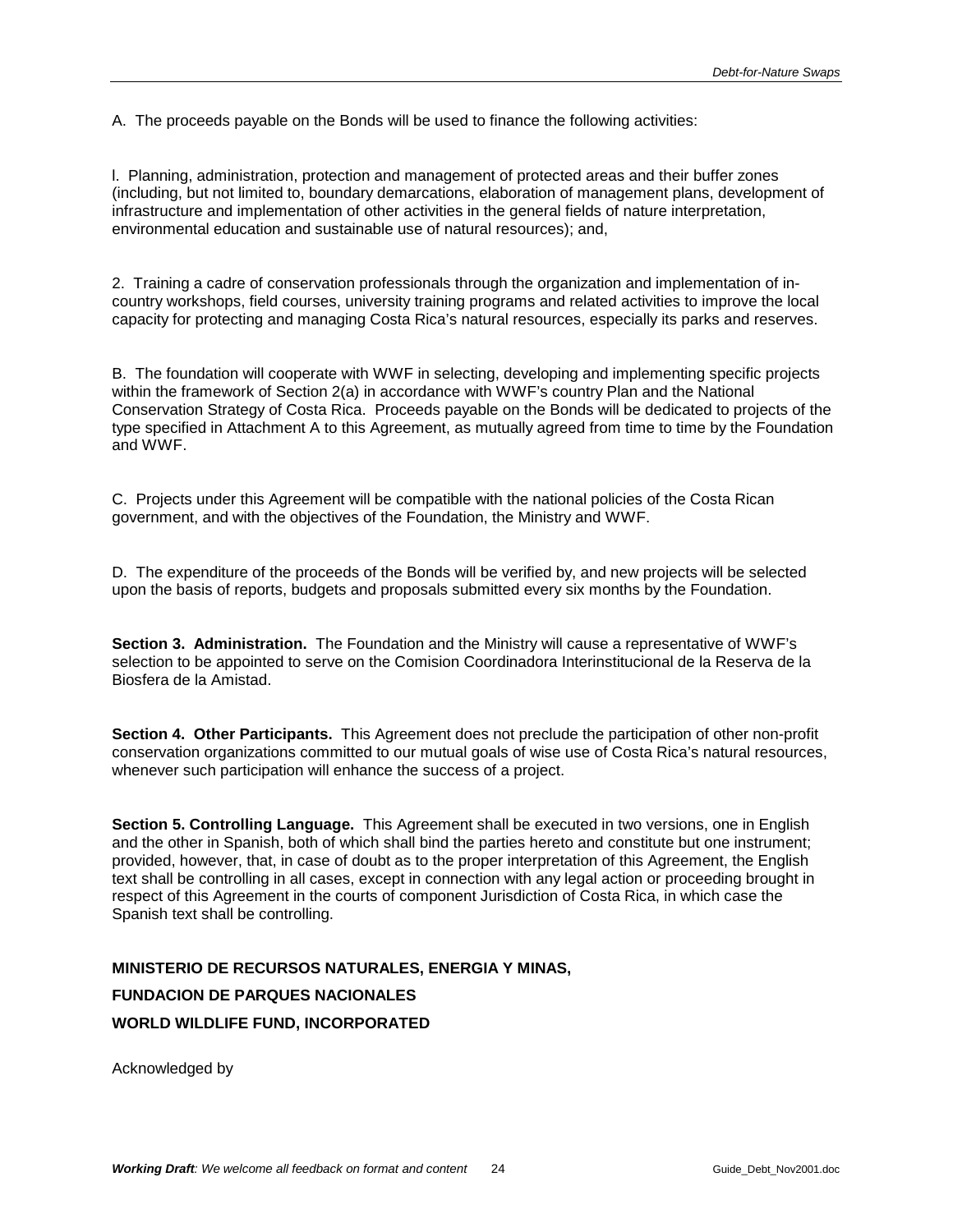#### CENTRAL BANK OF COSTA RICA

Attachment A To Debt-For-Nature Agreement

Proceeds in Colones paid on the Bonds pursuant to this Agreement shall be used as follows:

1. Protected Areas Management

Protection and management of the Regional Conservation Unit of Talamanca (including but not limited to, boundary demarcation, elaboration of management plans, infrastructure, and implementation of activities in the general fields of nature interpretation, environmental education, and sustainable use of the natural resources).

Regional Conservation Unit of Talamanca ("La Amistad")

#### Area: 622,000 hectares

Location: Talamanca Mountain Range, Eastern Costa Rica

Features: The Regional Conservation Unit of Talamanca contains some of the greatest biological diversity in all of Costa Rica. It contains large areas of virgin forest and many species of mammals, including the country's largest population of tapir. Also contained in the region are numerous species of birds, amphibians, reptiles and fish.

Threats: Poaching and deforestation.

#### 2. Training

Training programs shall be designed to improve the ability of the National Park Service, Forest Service, Wildlife Department and the Ministry to administer the Regional Conservation Unit of Talamanca.

#### 3. Other

Other needs of the Regional Conservation Unit of Talamanca as identified in the National Conservation Strategy and such institution-building needs as may be mutually agreed upon by the Foundation and WWF.

#### 4. Allocation of Proceeds

Proceeds from the Bonds will be allocated to specific projects (and subject to appropriate requirements as to qualifying activities) as agreed by the Foundation and WWF from time to time.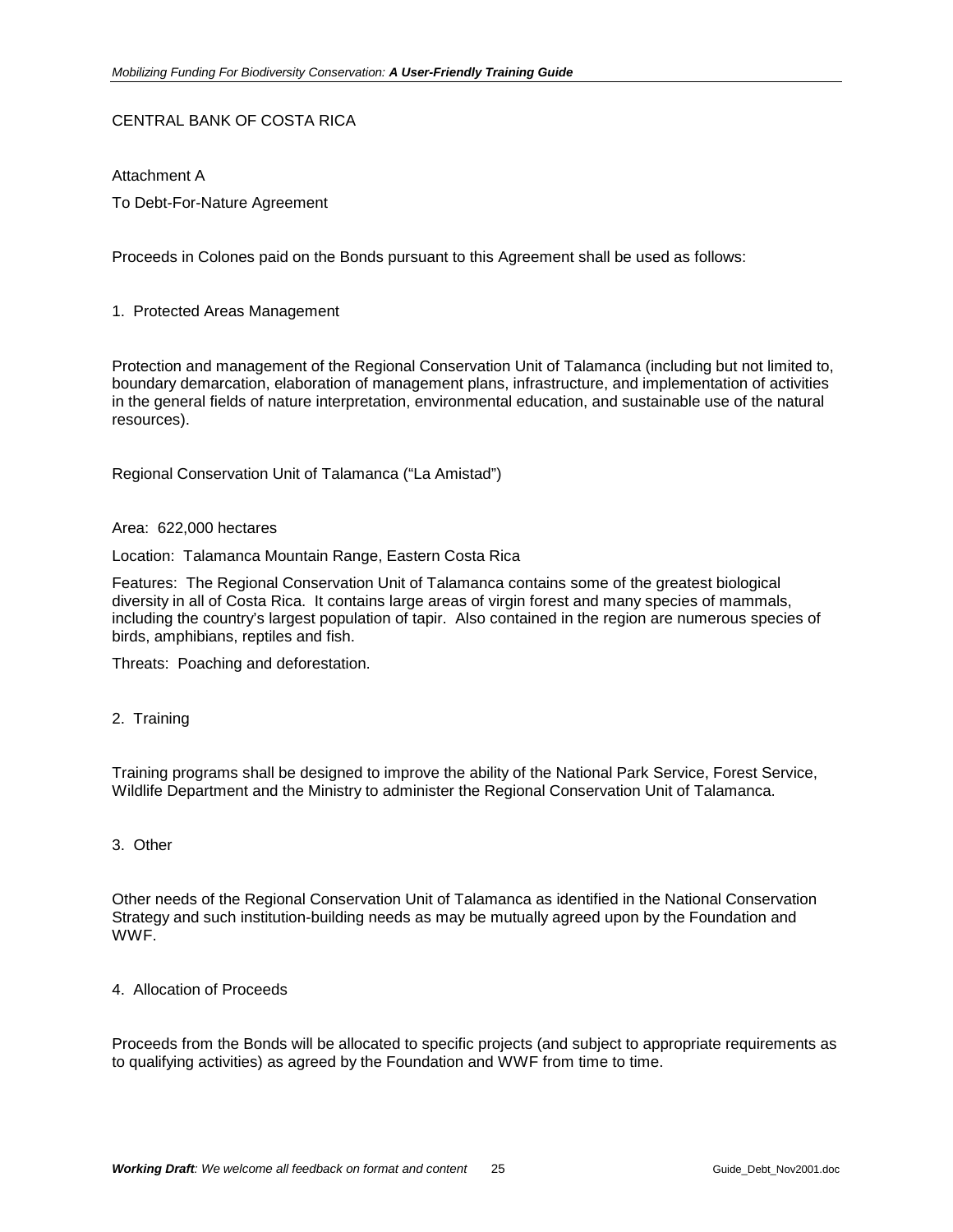# <span id="page-25-0"></span>**4 RESOURCES**

# **4.1 Bibliographic references**

- *To open a document via the internet, click on the URLs showing download locations. In addition some hyperlinked document names point to files available on this CD.*
- Curtis, R. (1996). *Bilateral Debt Conversion for the Environment: Peru An Evolving Case Study*. IUCN World Conservation Congress Workshop on Debt and Debt Conversion. Montreal.
- Gibson, J.E. and Curtis, R. (1990) "A Debt-for-Nature Blueprint" in *Columbia Journal of Transnational Law*. Vol. 28. No. 2. New York.
- Guerin-McManus, Marianne (2000). "The Greening of International Finance: 10 Years of Debt-for-Nature Swaps" (unpublished) (email: [m.guerin-mcmanus@conservation.org\).](mailto:m.guerin-mcmanus@conservation)
- Kaiser, J. and Lambert, A. (1996). *Debt Swaps for Sustainable Development: A Practical Guide for NGOs.* IUCN/SCDO/EURODAD, 72 pp. IUCN Gland, Switzerland, and Cambridge, UK. ([http://biodiversityeconomics.org/finance/topics-42-00.htm\)](http://biodiversityeconomics.org/finance/topics-42-00.htm)

Debt Relief International (2000). *Overview of Debt Conversion*. Debt Relief International, 46 pp.

World Bank (2000). *Global Development Finance, Analysis and Summary Tables*. Contains statistics on bilateral debt conversion. 1998 edition contains the latest chapter on conversion of commercial debt. Also see earlier editions of Global Development Finance and the World Bank Debt Table for historical data on debt swaps.

#### **4.2 Contacts**

#### Technical assistance

Randy Curtis, Director of Conservation Finance and Policy- Latin America and Caribbean Region, The Nature Conservancy. Phone: +1.703.841.4864; Email: rcurtis@tnc.org

EURODAD, Phone: +322.743.8795; Email: eurodad@knooppunt.be

Marianne Guerin-McManus, Director of Conservation Finance, Conservation International. Phone: +1.202.912.1289; Email: [m.guerin-mcmanus@conservation.org](mailto:m.guerin-mcmanus@conservation)

Dirk Kloss, Independent consultant. Phone: +1.202.489.6718; Email: dirk.kloss@gmx.net

Melissa Moye, Senior Fellow, World Wildlife Fund- US. Phone: +1.202.686.0946 (home); +1.202.413.8894 (cell); Email: [mgmoye@aol.com](mailto:mgmoye@aol.com)

New York Bay Company, Ltd, Phone: +1.212.344.5450; Email: **[FILL IN]**

Bilateral government donor agencies

[TO BE COMPLETED]

Belgium:

European Union: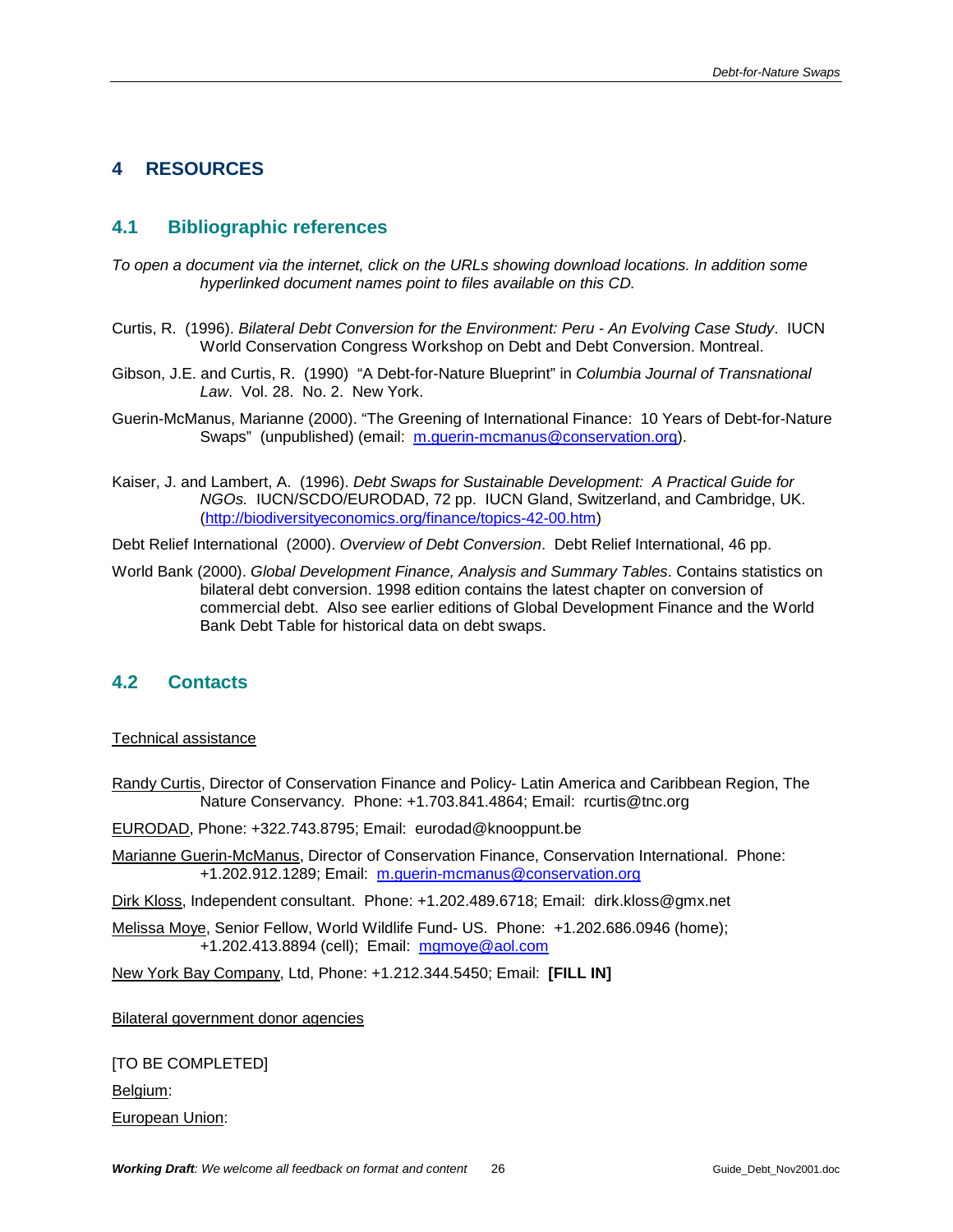<span id="page-26-0"></span>France:

Germany:

Netherlands:

Switzerland:

United States: Peter Gore, Director, Secretariat Office, Tropical Forest Conservation Act Program, USAID

United Kingdom:

 **[This is a deliberately short list of key resources, but suggestions are welcome.]** 

# **4.3 Web sites**

#### **BradyNet** [http://www.bradynet.com](http://www.bradynet.com/)

Information about debt on secondary markets.

#### **Debt Channel** <http://www.debtchannel.org/guide/front.shtml>

Contains news and information from debt-related organizations, opinions and features, news about debt campaigns, online debates and conferences, search engine. Discussion forum. <http://forum.oneworld.net:8080/~debtchannel>

#### **Emerging Markets Traders Association (EMTA)** [http://emta.org](http://emta.org/)

Extensive background information on the secondary market and emerging markets debt.

#### **Eurodad** <http://www.eurodad.org/>

Network of European NGOs working on Third World debt. Contains debtor and creditor profiles.

Paris Club **<http://www.clubdeparis.org/en/>**

Bilateral credit information from Paris club members.

The Swiss Debt Reduction Facility **[http://www.seco.admin.ch/entwicklung/e\\_ZEET/entsch\\_fazilitaet.htm](http://www.seco.admin.ch/entwicklung/e_ZEET/entsch_fazilitaet.htm)**

Information on eligible instruments for financing.

U.S. Tropical Forest Conservation Act

<http://www.usaid.gov/environment/>

Information about TFCA, including application procedures, eligibility criteria, etc.